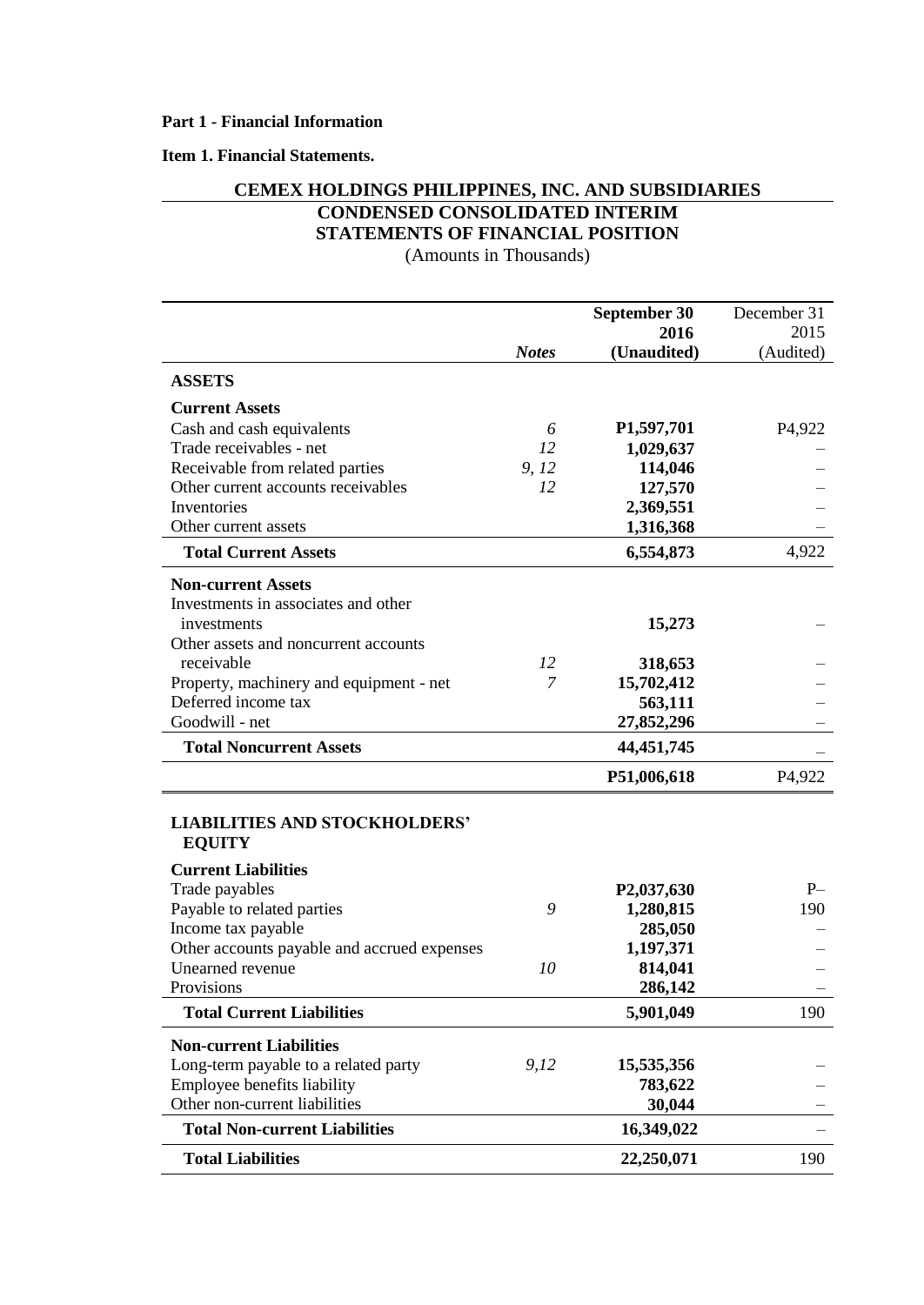|                                   | <b>Notes</b> | September 30<br>2016<br>(Unaudited) | December 31<br>2015<br>(Audited) |
|-----------------------------------|--------------|-------------------------------------|----------------------------------|
| <b>Stockholders' Equity</b>       |              |                                     |                                  |
| Controlling interest:             |              |                                     |                                  |
| Common stock                      | 8            | P5,195,395                          | P <sub>9</sub> ,400              |
| Additional paid in capital        |              | 22,110,386                          |                                  |
| Cumulative translation adjustment |              | 43,862                              | (34)                             |
| Derivative instrument             |              | 5,401                               |                                  |
| Other equity reserves             |              | 2,410                               |                                  |
| Retained earnings (deficit)       |              | 1,398,842                           | (4, 634)                         |
| Total controlling interest        |              | 28,756,296                          | 4.732                            |
| Non-controlling interest          |              | 251                                 |                                  |
| <b>Total Stockholders' Equity</b> |              | 28,756,547                          | 4,732                            |
|                                   |              | P51,006,618                         | P <sub>4</sub> ,922              |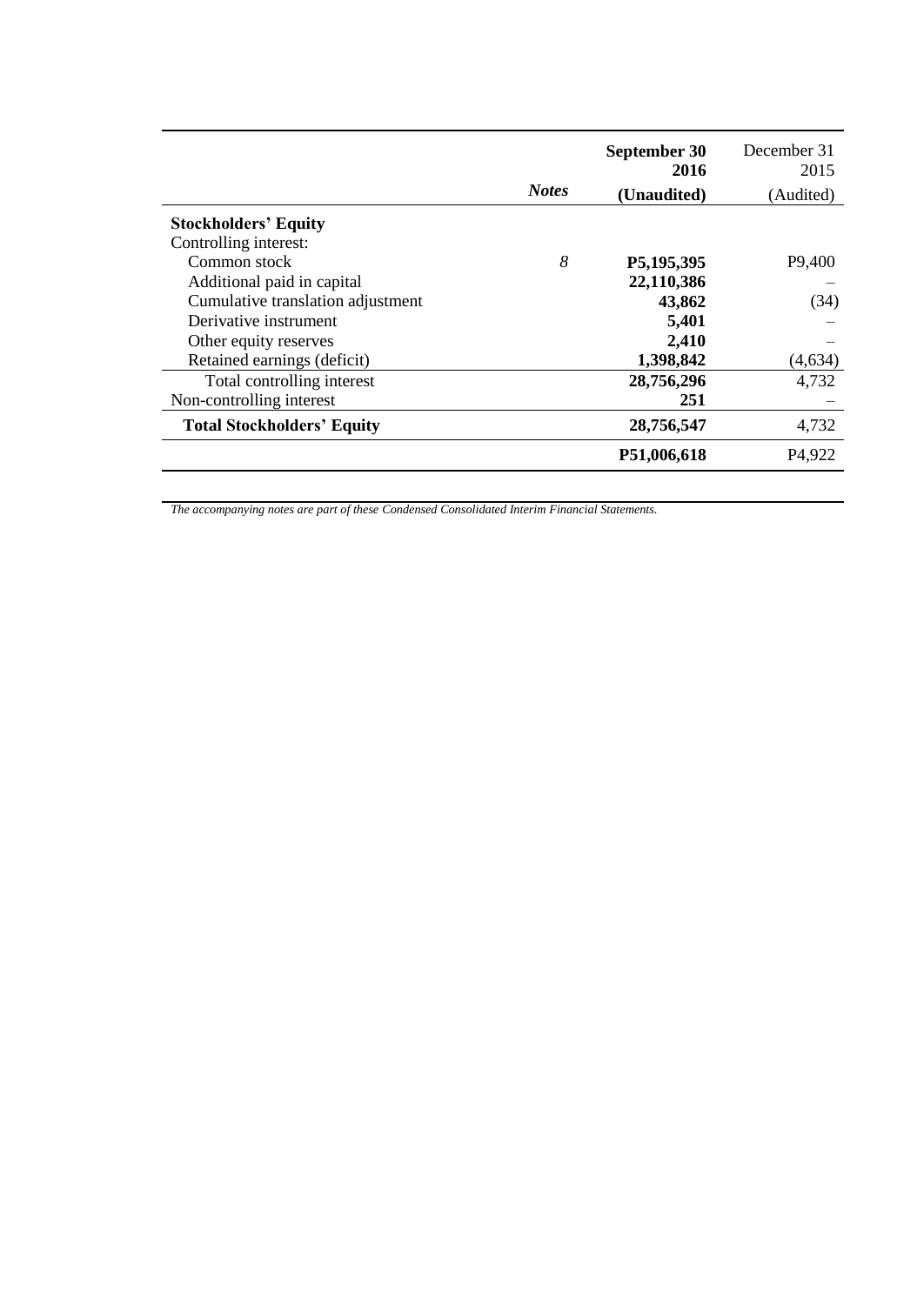# **CEMEX HOLDINGS PHILIPPINES, INC. AND SUBSIDIARIES CONDENSED CONSOLIDATED INTERIM STATEMENTS OF PROFIT OR LOSS AND OTHER COMPREHENSIVE INCOME**

(Amounts in Thousands, Except Per Share Data) (Unaudited)

|                                                                                                             |             | <b>For The Nine Months Ended</b><br>September 30 |                          |                   | <b>For The Three Months Ended</b><br>September 30 |
|-------------------------------------------------------------------------------------------------------------|-------------|--------------------------------------------------|--------------------------|-------------------|---------------------------------------------------|
|                                                                                                             | <b>Note</b> | 2016                                             | 2015                     | 2016              | 2015                                              |
| <b>NET SALES</b>                                                                                            |             | P19,248,740                                      | $P-$                     | P6,530,491        | $P-$                                              |
| <b>COST OF GOODS SOLD</b>                                                                                   |             | (9,477,536)                                      |                          | (2,836,843)       |                                                   |
| <b>GROSS PROFIT</b>                                                                                         |             | 9,771,204                                        | $\overline{\phantom{0}}$ | 3,693,648         | $\overline{\phantom{0}}$                          |
| <b>OPERATING EXPENSES</b>                                                                                   |             |                                                  |                          |                   |                                                   |
| Administrative and selling expenses                                                                         |             | 2,971,508                                        |                          | (197,372)         |                                                   |
| Distribution expenses                                                                                       |             | 2,987,081                                        |                          | 1,015,474         |                                                   |
|                                                                                                             |             | 5,958,589                                        | $\overline{a}$           | 818,102           |                                                   |
| <b>OPERATING EARNINGS BEFORE</b>                                                                            |             |                                                  |                          |                   |                                                   |
| <b>OTHER EXPENSES, Net</b>                                                                                  |             | 3,812,615                                        |                          | 2,875,546         |                                                   |
| <b>FINANCIAL EXPENSES</b>                                                                                   |             | (888, 341)                                       |                          | (406, 600)        |                                                   |
| <b>FOREIGN EXCHANGE LOSS - Net</b>                                                                          |             | (875, 039)                                       |                          | (539, 650)        |                                                   |
| <b>OTHER EXPENSES - Net</b>                                                                                 |             | (351,001)                                        |                          | (276, 222)        |                                                   |
| <b>OPERATING EARNINGS</b>                                                                                   |             | 1,698,234                                        |                          | 1,653,074         |                                                   |
| <b>INCOME TAX EXPENSE</b>                                                                                   |             | 294,777                                          |                          | 293,264           |                                                   |
| <b>NET PROFIT</b>                                                                                           | 5           | 1,403,457                                        |                          | 1,359,810         |                                                   |
| <b>OTHER COMPREHENSIVE</b><br><b>INCOME (LOSS)</b>                                                          |             |                                                  |                          |                   |                                                   |
| Items that will not be reclassified<br>subsequently to profit or loss<br>Remeasurement of employee benefits |             |                                                  |                          |                   |                                                   |
| liability                                                                                                   |             | (1, 419)                                         |                          | 24                |                                                   |
| Income tax recognized directly in other                                                                     |             |                                                  |                          |                   |                                                   |
| comprehensive income                                                                                        |             | 426                                              |                          | (7)               |                                                   |
|                                                                                                             |             | (993)                                            |                          | 17                |                                                   |
| Items that will be reclassified<br>subsequently to profit or loss                                           |             |                                                  |                          |                   |                                                   |
| Currency translation of a foreign                                                                           |             |                                                  |                          |                   |                                                   |
| subsidiary                                                                                                  |             | 43,896                                           |                          | 43,900            |                                                   |
| Derivative instrument                                                                                       |             | 5,401                                            |                          | (3,625)           |                                                   |
|                                                                                                             |             | 49,297                                           |                          | 40,275            |                                                   |
| <b>COMPREHENSIVE INCOME</b>                                                                                 |             | 1,451,761                                        |                          | 1,400,102         |                                                   |
| Non-controlling interest<br>comprehensive loss                                                              | 5           | (19)                                             |                          | (5)               |                                                   |
| <b>CONTROLLING INTEREST IN</b>                                                                              |             |                                                  |                          |                   |                                                   |
| <b>CONSOLIDATED</b><br><b>COMPREHENSIVE INCOME</b>                                                          |             | P <sub>1</sub> ,451,780                          | $P-$                     | P1,400,107        | $P-$                                              |
| <b>Basic / Diluted Earnings Per Share</b>                                                                   | 5           | P <sub>0.69</sub>                                | $P-$                     | P <sub>0.29</sub> | $P-$                                              |
|                                                                                                             |             |                                                  |                          |                   |                                                   |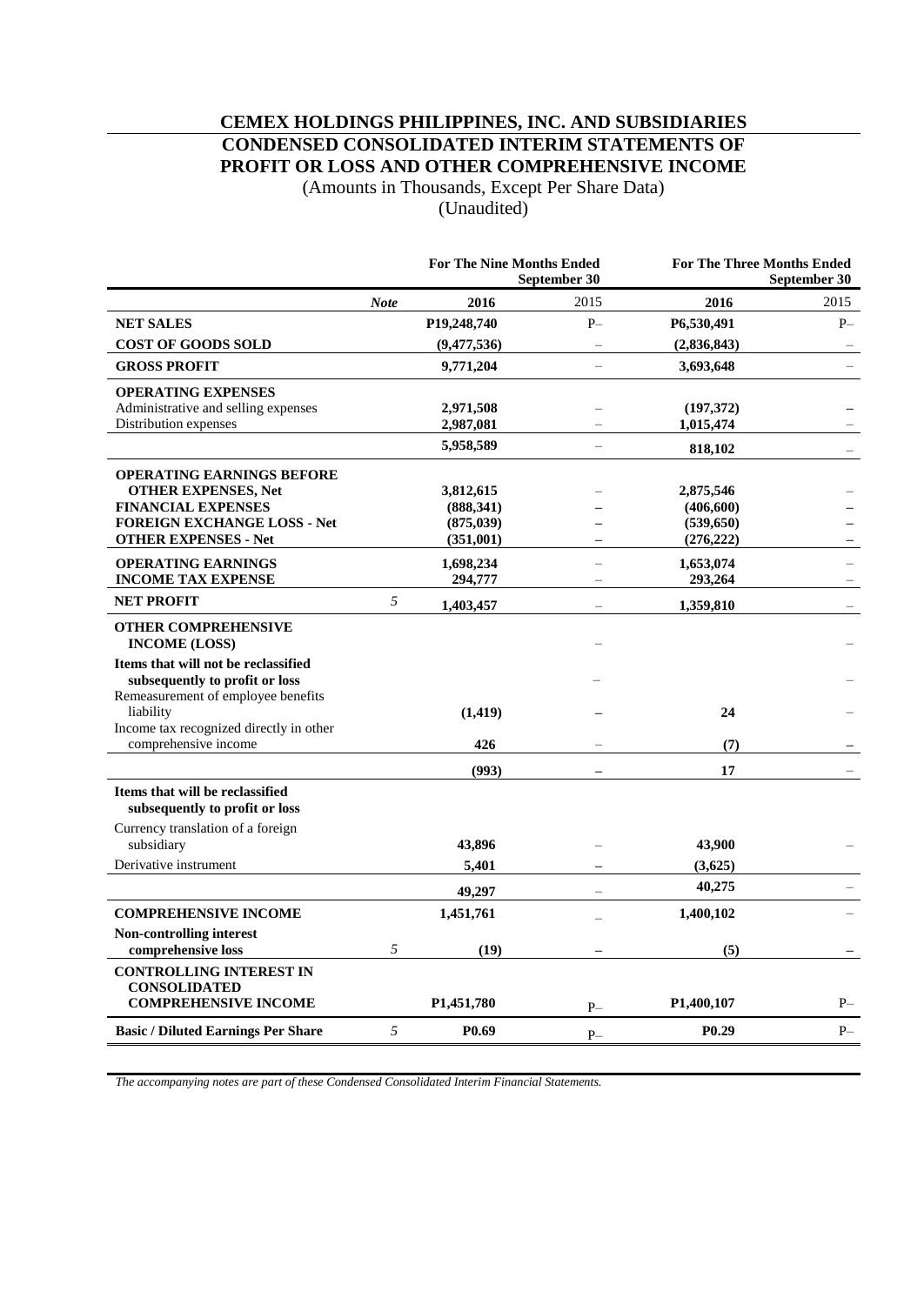## **CEMEX HOLDINGS PHILIPPINES, INC. AND SUBSIDIARIES**

# **CONDENSED CONSOLIDATED INTERIM STATEMENT OF CHANGES IN EQUITY**

(Amounts in Thousands)

# (Unaudited)

|                                                 |                                     |                                       |                                                       |                                                      |                                        |                                                 |                                             | For The Nine Months Ended September 30 |                                                |
|-------------------------------------------------|-------------------------------------|---------------------------------------|-------------------------------------------------------|------------------------------------------------------|----------------------------------------|-------------------------------------------------|---------------------------------------------|----------------------------------------|------------------------------------------------|
|                                                 | <b>Common Stock</b><br>(see Note 8) | <b>Additional paid-</b><br>in capital | <b>Cumulative</b><br><b>Translation</b><br>Adjustment | <b>Derivative</b><br>instrument                      | <b>Other Equity</b><br><b>Reserves</b> | <b>Retained</b><br><b>Earnings</b><br>(Deficit) | <b>Total Controlling</b><br><b>Interest</b> | Non-controlling<br><b>Interest</b>     | <b>Total</b><br>Stockholders'<br><b>Equity</b> |
| As at September 17, 2015                        | $P-$                                | $P-$                                  | $P-$                                                  | $P-$                                                 | $P-$                                   | $P-$                                            | $P-$                                        | $P-$                                   | $P-$                                           |
| Issuance of common stock<br>Share issuance cost | 9,400                               | -<br>$-$                              | $\overline{\phantom{0}}$<br>-                         | $\overline{\phantom{0}}$<br>$\overline{\phantom{m}}$ | -<br>$-$                               | -<br>(188)                                      | 9,400<br>(188)                              | -<br>-                                 | 9,400<br>(188)                                 |
| As at September 30, 2015                        | P9,400                              | $P-$                                  | $P-$                                                  | $P-$                                                 | $P-$                                   | (188)                                           | P9,212                                      | $P-$                                   | P9,212                                         |
| As at December 31, 2015                         | P9,400                              | $P-$                                  | (P34)                                                 | $P-$                                                 | $P-$                                   | (P4, 634)                                       | P <sub>4</sub> ,732                         | $P-$                                   | P <sub>4.732</sub>                             |
| Issuance of common stock                        | 5,185,995                           | 22,794,798                            |                                                       |                                                      | $\qquad \qquad \blacksquare$           |                                                 | 27,980,793                                  | -                                      | 27,980,793                                     |
| Share issuance cost                             |                                     | (684, 412)                            | -                                                     |                                                      |                                        |                                                 | (684, 412)                                  | -                                      | (684, 412)                                     |
| Changes in non-controlling<br>interest          |                                     |                                       |                                                       |                                                      |                                        |                                                 |                                             | 270                                    | 270                                            |
| Net profit for the period                       |                                     |                                       | -                                                     |                                                      | $\overline{\phantom{m}}$               | 1,403,476                                       | 1,403,476                                   | (19)                                   | 1,403,457                                      |
| Total other comprehensive                       |                                     |                                       |                                                       |                                                      |                                        |                                                 |                                             |                                        |                                                |
| loss for the period                             |                                     | -                                     | 43,896                                                | 5,401                                                | (993)                                  |                                                 | 48,304                                      |                                        | 48,304                                         |
| Share-based compensation                        |                                     |                                       | -                                                     |                                                      | 3,403                                  |                                                 | 3,403                                       | -                                      | 3,403                                          |
| As at September 30, 2016                        | P5,195,395                          | P22,110,386                           | P43,862                                               | P5,401                                               | P <sub>2</sub> ,410                    | P1,398,842                                      | P28,756,296                                 | P <sub>251</sub>                       | 28,756,547                                     |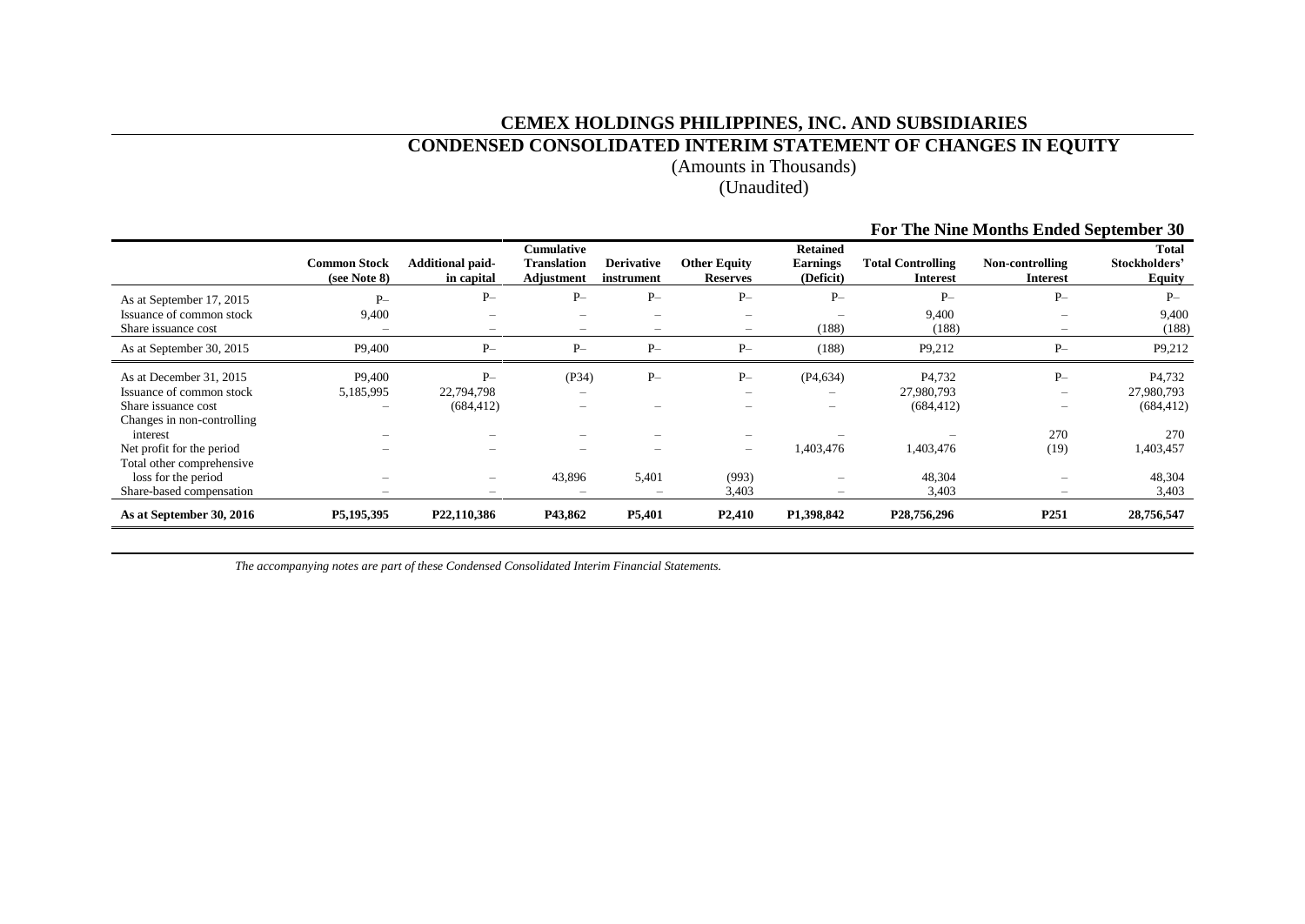# **CEMEX HOLDINGS PHILIPPINES, INC. AND SUBSIDIARIES CONDENSED CONSOLIDATED INTERIM STATEMENT OF CASH FLOWS**

(Amounts in Thousands) (Unaudited)

|                                                                                                 |              | For The Nine Months Ended September 30 |      |
|-------------------------------------------------------------------------------------------------|--------------|----------------------------------------|------|
|                                                                                                 | <b>Notes</b> | 2016                                   | 2015 |
| <b>CASH FLOWS FROM OPERATING</b>                                                                |              |                                        |      |
| <b>ACTIVITIES</b>                                                                               |              |                                        |      |
| Net profit                                                                                      |              | P <sub>1</sub> ,403,457                | $P-$ |
| Allocation for non-controlling interest                                                         |              | 251                                    |      |
| Adjustments for:                                                                                |              |                                        |      |
| Financial expenses, other financial expenses and                                                |              |                                        |      |
| unrealized foreign exchange result                                                              |              | 1,622,382                              |      |
| Depreciation of property, machinery and                                                         |              |                                        |      |
| equipment                                                                                       | 7            | 937,587                                |      |
| Provisions during the period                                                                    |              | 76,270                                 |      |
| Stock-based compensation expense                                                                |              | 3,403                                  |      |
| Income tax expense                                                                              |              | 294,777<br>(744)                       |      |
| Results from the sale of assets                                                                 |              | 4,337,383                              |      |
| Operating profit before working capital changes<br>Changes in working capital, excluding income |              |                                        |      |
| taxes:                                                                                          |              |                                        |      |
| Decrease (increase) in:                                                                         |              |                                        |      |
| Trade receivables - net                                                                         |              | (223, 018)                             |      |
| Receivable from related parties                                                                 |              | 695,840                                |      |
| Other current accounts receivable and other                                                     |              |                                        |      |
| current assets                                                                                  |              | (142,716)                              |      |
| Inventories                                                                                     |              | (111,730)                              |      |
| Other current assets                                                                            |              | (333, 412)                             |      |
| Increase (decrease) in:                                                                         |              |                                        |      |
| Trade payables                                                                                  |              | (458, 301)                             |      |
| Payable to related parties                                                                      |              | (296, 182)                             | 188  |
| Other accounts payable and accrued expenses                                                     |              | 829,167                                |      |
| Cash generated from operations                                                                  |              | 4,297,031                              | 188  |
| Financial expenses paid in cash                                                                 |              | (17, 937)                              |      |
| Income taxes paid                                                                               |              | (630, 897)                             |      |
| Net cash provided by operating activities                                                       |              | 3,648,197                              | 188  |
| <b>CASH FLOWS FROM INVESTING ACTIVITIES</b>                                                     |              |                                        |      |
| Cash and cash equivalents acquired through                                                      |              |                                        |      |
| business combination                                                                            |              | 3,687,632                              |      |
| Collection from sale of investments in shares of                                                |              |                                        |      |
| stock                                                                                           |              | 1,476,056                              |      |
| Collection from sale of investment property                                                     |              | 218,932                                |      |
| Decrease in other noncurrent assets                                                             |              | 25,488                                 |      |
| Payment of investments in shares of stock acquired                                              |              | (47, 825, 147)                         |      |
| Additions to property, machinery and equipment                                                  |              | (269, 690)                             |      |
| Net cash used in investing activities                                                           |              | (42, 686, 729)                         |      |

*Forward*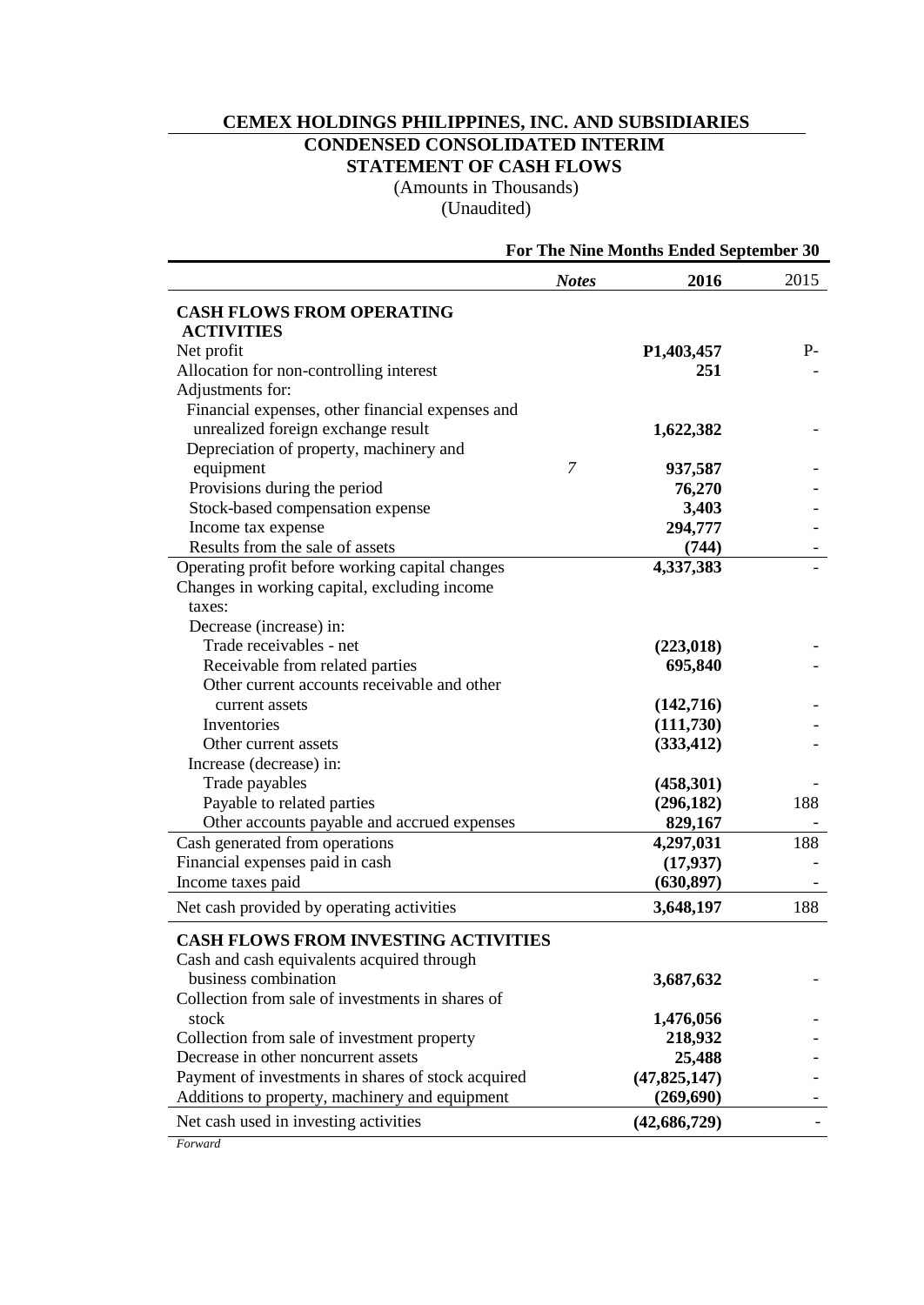|                                                                        |              | For The Nine Months Ended September 30 |                     |  |  |
|------------------------------------------------------------------------|--------------|----------------------------------------|---------------------|--|--|
|                                                                        | <b>Notes</b> | 2016                                   | 2015                |  |  |
| <b>CASH FLOWS FROM FINANCING</b><br><b>ACTIVITIES</b>                  |              |                                        |                     |  |  |
| Proceeds on loan from related parties                                  | 9            | P40,347,805                            | $P -$               |  |  |
| Proceeds from issuance of common stock                                 |              |                                        |                     |  |  |
| (net of issuance cost)                                                 |              | 27,296,381                             | 9,212               |  |  |
| Payment of loan to related parties                                     | 9            | (26, 875, 458)                         |                     |  |  |
| Net cash provided by financing activities                              |              | 40,768,728                             | 9,212               |  |  |
| NET INCREASE IN CASH AND CASH                                          |              |                                        |                     |  |  |
| <b>EQUIVALENTS</b>                                                     |              | 1,730,196                              | 9,400               |  |  |
| <b>EFFECT OF EXCHANGE RATE CHANGES</b><br>ON CASH AND CASH EQUIVALENTS |              | (137, 417)                             |                     |  |  |
| CASH AND CASH EQUIVALENTS AT<br><b>BEGINNING OF PERIOD</b>             |              | 4,922                                  |                     |  |  |
| CASH AND CASH EQUIVALENTS AT END                                       |              |                                        |                     |  |  |
| <b>OF PERIOD</b>                                                       | 6            | P <sub>1</sub> ,597,701                | P <sub>9</sub> ,400 |  |  |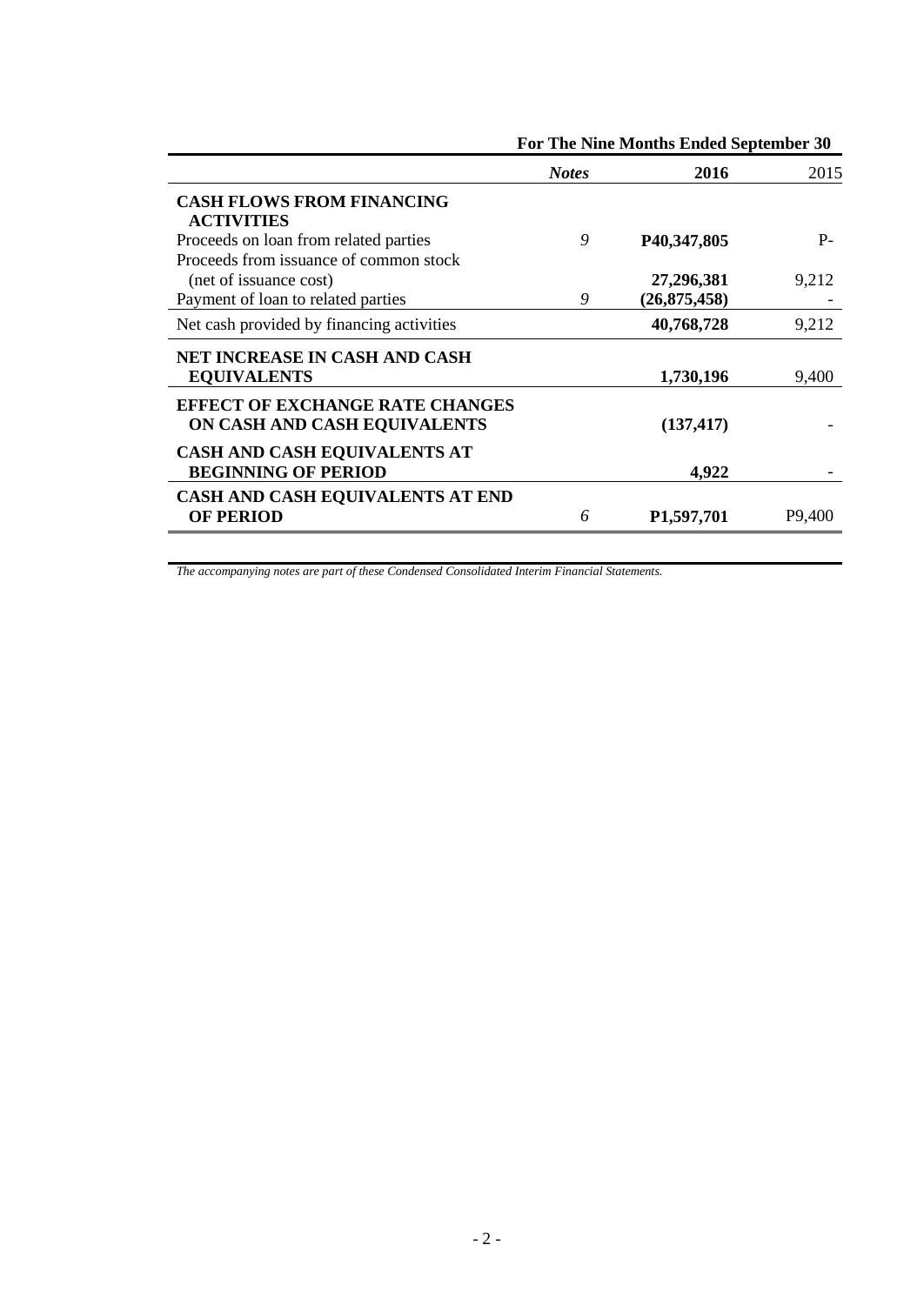# **CEMEX HOLDINGS PHILIPPINES, INC. AND SUBSIDIARIES NOTES TO THE CONDENSED CONSOLIDATED INTERIM FINANCIAL STATEMENTS**

(Amounts in Thousands, Except per Share Data, Number of Shares and When Otherwise Stated)

## **1. Reporting Entity**

CEMEX Holdings Philippines, Inc. (the "Parent Company"), a subsidiary of CEMEX Asian South East Corporation ("CASEC"), was incorporated as a stock corporation on September 17, 2015 under Philippine laws with a corporate life of fifty (50) years, primarily to invest in or purchase real or personal property; and to acquire and own, hold, use, sell, assign, transfer, mortgage all kinds of properties such as shares of stock, bonds, debentures, notes, or other securities and obligations; provided that the Parent Company shall not engage either in the stock brokerage business or in the dealership of securities, and in the business of an open-end investment company as defined in Republic Act 2629, Investment Company Act.

CASEC was incorporated as a stock corporation on August 25, 2015 under Philippine laws.

On a consolidated group basis, the Company is a subsidiary of CEMEX, S.A.B. de C.V. ("CEMEX"), a company incorporated in Mexico with address of its principal executive office at Avenida Ricardo Margain Zozaya #325, Colonia Valle del Campestre, Garza Garcia, Nuevo León, Mexico.

The term "Parent Company" used in these accompanying notes to the consolidated interim financial statements refers to CEMEX Holdings Philippines, Inc. without its subsidiaries. The term "Company" refers to CEMEX Holdings Philippines, Inc. together with its consolidated subsidiaries.

Consistent with its statutory purpose, on January 1, 2016, the Parent Company became the holding company of the consolidated entities, a majority of whom are doing business in the Philippines. The Parent Company's two principal manufacturing subsidiaries, i.e., APO Cement Corporation ("APO") and Solid Cement Corporation ("Solid"), are involved in the production, marketing, distribution and sale of cement and other cement products. APO and Solid are, both stock corporations organized under the laws of the Philippines. The Parent Company holds APO directly and indirectly, through Edgewater Ventures Corporation and Triple Dime Holdings, Inc., whereas the Parent Company holds Solid directly and indirectly, through Bedrock Holdings, Inc. and Sandstone Strategic Holdings, Inc. The Company includes CEMEX Asia Research AG, a wholly-owned subsidiary incorporated in December 2015 under the laws of Switzerland, and other entities that are direct subsidiaries of Solid. On May 9, 2016, the Parent Company incorporated a whollyowned subsidiary Falcon Re Ltd. under the Companies Act of Barbados. Falcon Re Ltd. is registered to conduct general insurance business, all risk property insurance, political risks insurance and non damage business interruption insurance and received its license to operate as an insurance company on July 26, 2016.

The Securities and Exchange Commission of the Philippines (SEC) issued its Pre-effective Clearance for Registration on June 17, 2016 covering 5,195,395,454 common shares of the Parent Company broken down as follows: (a) 2,337,927,954 common shares that shall be offered and sold by way of primary offering ("IPO") and (b) 2,857,467,500 issued and outstanding shares which shall not be included in the offer.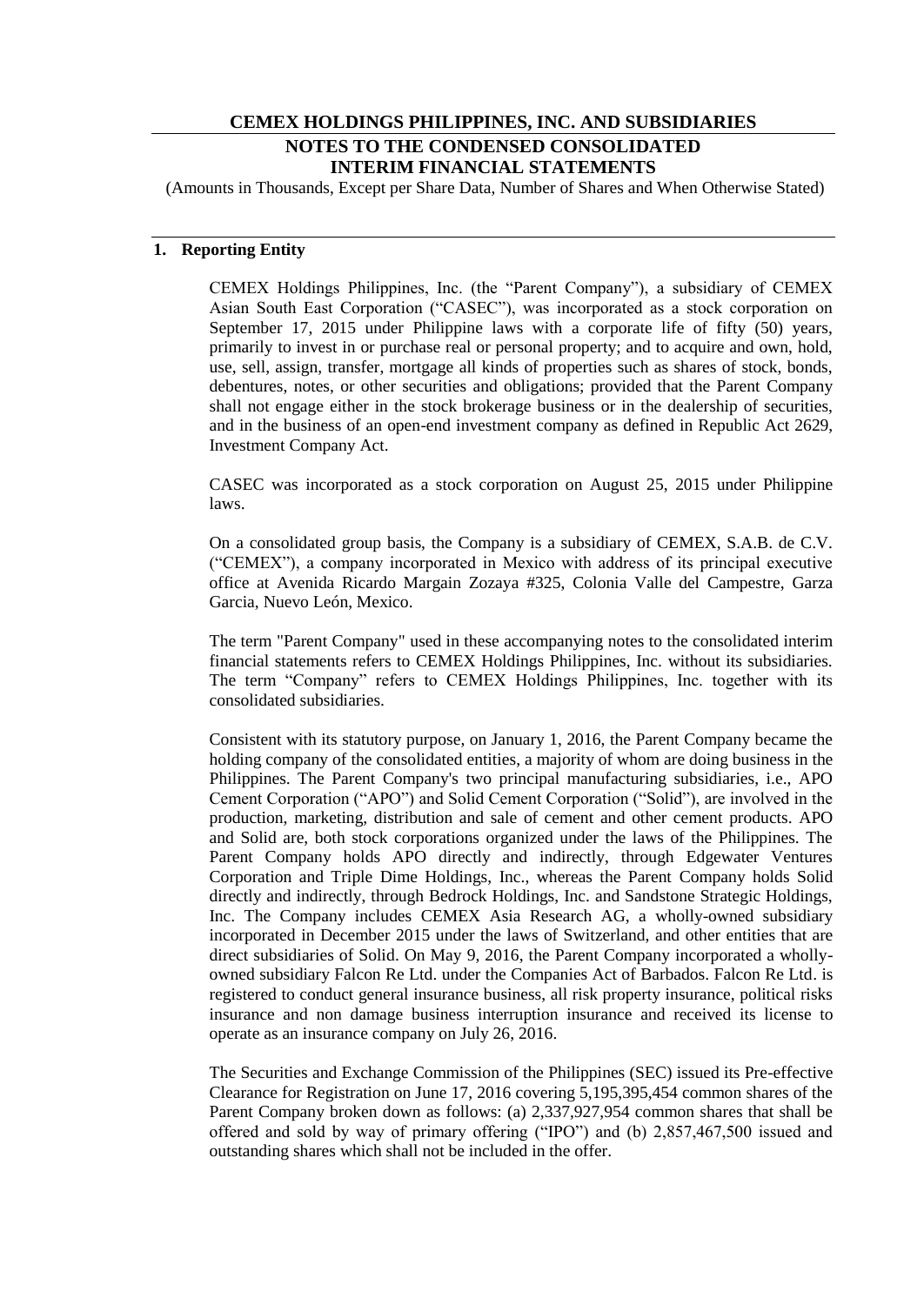In view of the SEC Pre-effective Clearance for Registration and the Parent Company's compliance with other conditions imposed by the Board of the Philippine Stock Exchange (PSE), the PSE approved on June 17, 2016 the initial listing of up to 5,195,395,454 common shares under the Main Board of the Exchange.

On June 30, 2016, the SEC resolved to render effective the Registration Statement of the Parent Company and issued a Certificate of Permit to Offer Securities for Sale in favor of the Parent Company.

The Parent Company"s principal office is established at 34th Floor Petron Mega Plaza, 358 Sen. Gil J. Puyat Avenue, Makati City, Philippines.

#### **2. Basis of Preparation**

#### Statement of Compliance

These condensed consolidated interim financial statements have been prepared in accordance with Philippine Accounting Standard (PAS) 34, *Interim Financial Reporting.*  These condensed consolidated interim financial statements do not include all of the information required for a complete set of financial statements and should be read in conjunction with the annual combined financial statements of the Company as at and for the year ended December 31, 2015 and its complete set of consolidated interim financial statements as at and for the three-month period ended March 31, 2016.

There were no transactions that had impacted the Statements of Profit or Loss and Other Comprehensive Income for the nine months ended September 30, 2015 because the Parent Company was incorporated on September 17, 2015. Nevertheless, comparisons pertaining to certain quantitative information related to the operations of the Company have been presented in the MD&A section of the SEC 17Q report.

#### Basis of Measurement

The condensed consolidated interim financial statements have been prepared on a historical basis, except for employee benefits liability which is measured at the present value of the defined benefit obligation less the fair value of plan assets.

#### Functional and Presentation Currency

These condensed consolidated interim financial statements are presented in Philippine peso, which is the Company"s functional currency. All amounts have been rounded-off to the nearest thousands, except per share data and when otherwise indicated.

#### Use of Judgments and Estimates

The preparation of the condensed consolidated interim financial statements requires management to make judgments, estimates and use assumptions that affect the application of the Company"s accounting policies and the reported amounts of assets, liabilities, income and expenses. Actual results may differ from these estimates.

The significant judgments and estimates made by management in applying the Company"s accounting policies and the key sources of estimation uncertainty were the same as those that were applied to the annual financial statements.

During the nine months ended September 30, 2016, management reassessed its estimates with respect to the allowance for impairment losses on receivables. As at September 30, 2016 and December 31, 2015, allowance for impairment losses on receivables amounted to P6.8 million and nil, respectively (see Note 12).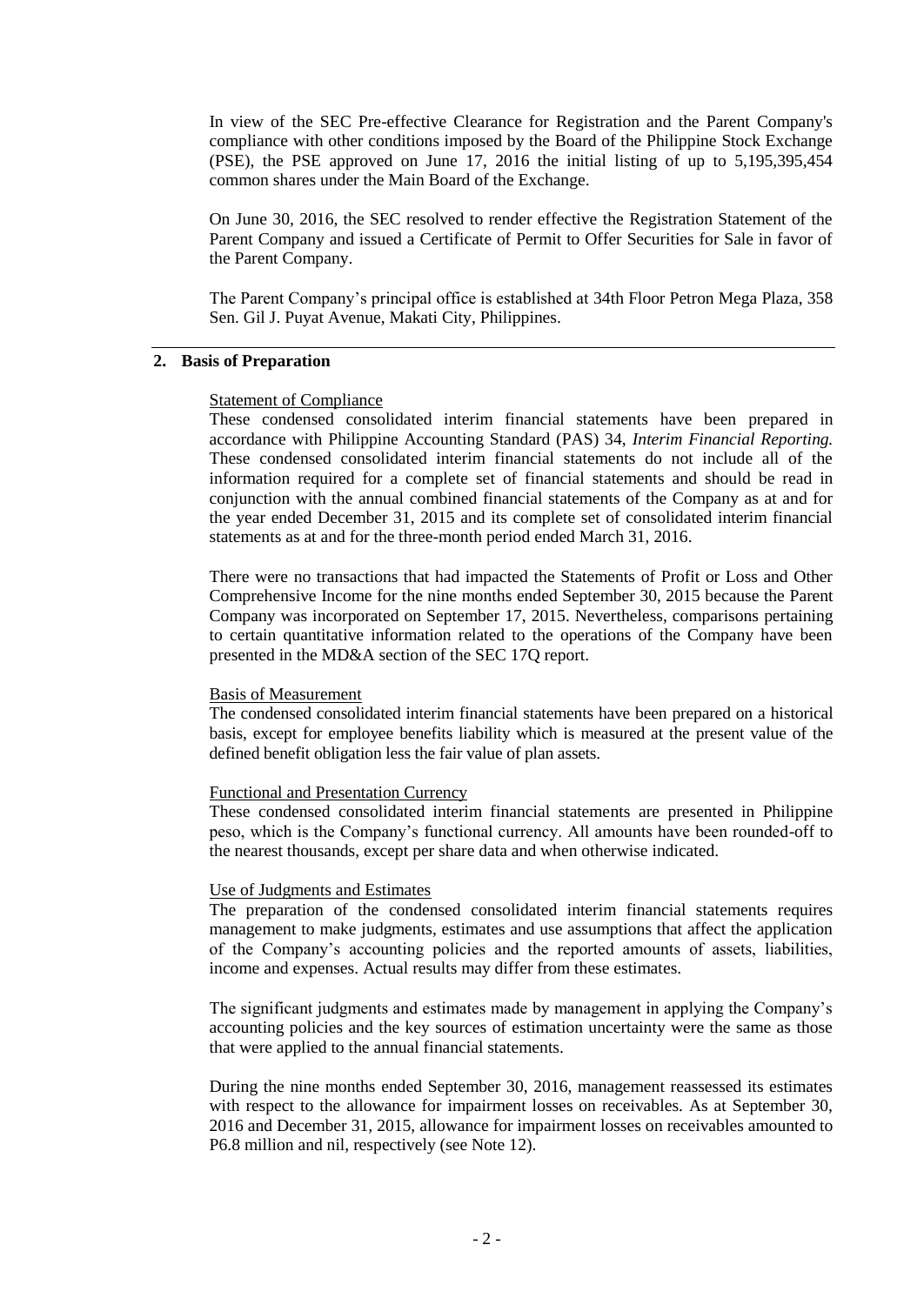### **3. Significant Accounting Policies**

The significant accounting policies adopted in the preparation of the condensed consolidated interim financial statements are consistent with those followed in the preparation of the annual financial statements.

#### Changes in Accounting Policies

The following amendments to standards are effective for the nine months ended September 30, 2016, and have been applied in preparing these condensed consolidated interim financial statements. The adoption of these amendments to standards did not have any significant impact on the Company"s condensed consolidated interim financial statements:

 *Clarification of Acceptable Methods of Depreciation and Amortization (Amendments to PAS 16 and PAS 38).* The amendments to PAS 38, *Intangible Assets*, introduce a rebuttable presumption that the use of revenue-based amortization methods for intangible assets is inappropriate. This presumption can be overcome only when revenue and the consumption of the economic benefits of the intangible asset are 'highly correlated,' or when the intangible asset is expressed as a measure of revenue.

The amendments to PAS 16 explicitly state that revenue-based methods of depreciation cannot be used for property, plant and equipment. This is because such methods reflect factors other than the consumption of economic benefits embodied in the asset - e.g. changes in sales volumes and prices.

- *Annual Improvements to PFRSs 2012 - 2014 Cycle.* This cycle of improvements contains amendments to four standards, none of which are expected to have significant impact on the Company"s condensed consolidated interim financial statements.
	- *Offsetting disclosures in condensed interim financial statements (Amendment to PFRS 7).* PFRS 7 is also amended to clarify that the additional disclosures required by *Disclosures: Offsetting Financial Assets and Financial Liabilities (Amendments to PFRS 7)* are not specifically required for inclusion in condensed interim financial statements for all interim periods; however, they are required if the general requirements of PAS 34, *Interim Financial Reporting* require their inclusion.

The amendment to PFRS 7 is applied retrospectively, in accordance with PAS 8, *Accounting Policies, Changes in Accounting Estimates and Errors.*

 *Disclosure of information "elsewhere in the interim financial report' (Amendment to PAS 34).* PAS 34 is amended to clarify that certain disclosures, if they are not included in the notes to interim financial statements, may be disclosed "elsewhere in the interim financial report" - i.e. incorporated by cross-reference from the interim financial statements to another part of the interim financial report (e.g. management commentary or risk report). The interim financial report is incomplete if the interim financial statements and any disclosure incorporated by cross-reference are not made available to users of the interim financial statements on the same terms and at the same time.

The amendment to PAS 34 is applied retrospectively, in accordance with PAS 8.

 *Disclosure Initiative (Amendments to PAS 1, Presentation of Financial Statements)*  addresses some concerns expressed about existing presentation and disclosure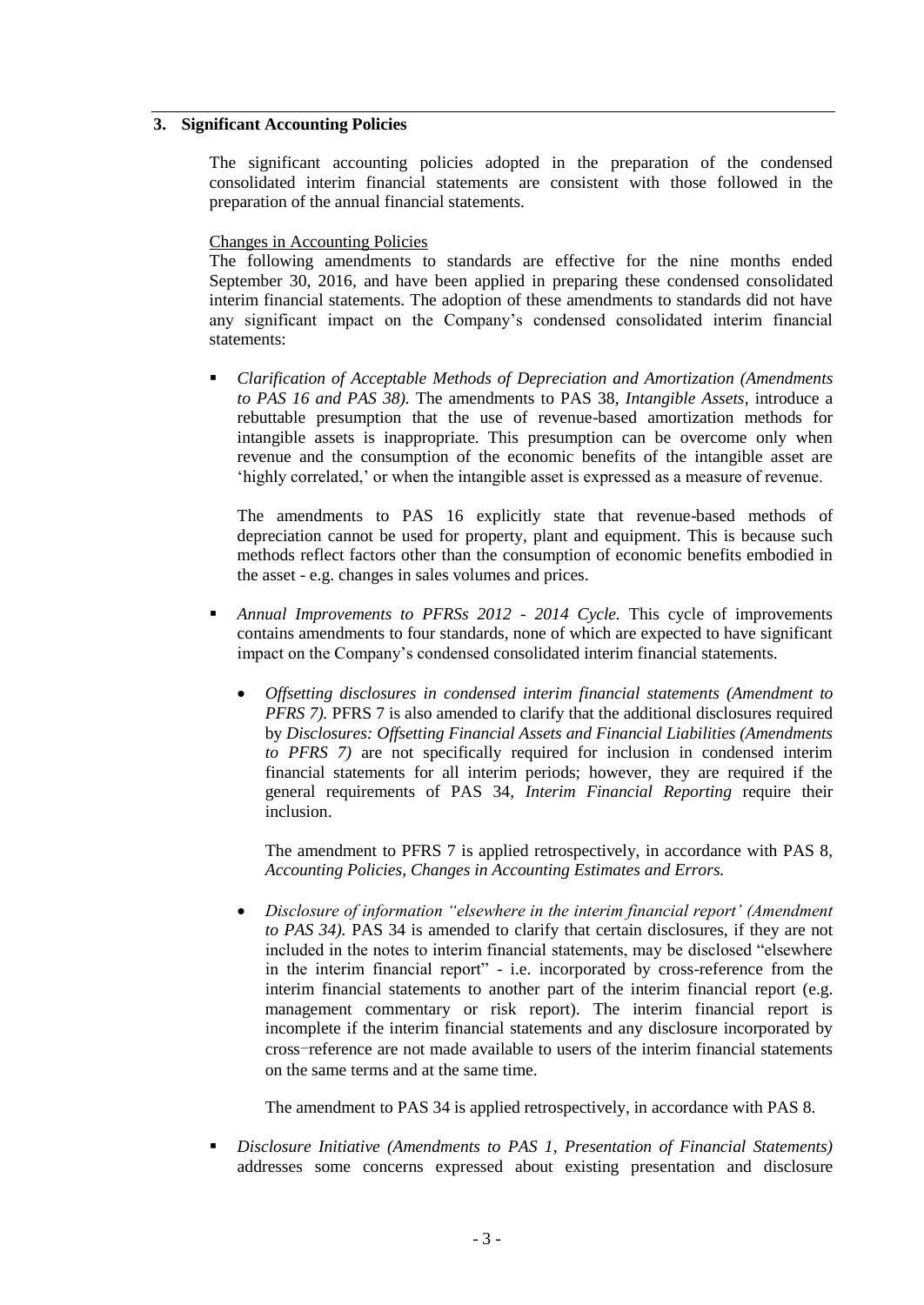requirements and to ensure that entities are able to use judgment when applying PAS 1. The amendments clarify that:

- Information should not be obscured by aggregating or by providing immaterial information.
- Materiality considerations apply to all parts of the financial statements, even when a standard requires a specific disclosure.
- The list of line items to be presented in the statement of financial position and statement of profit or loss and other comprehensive income can be disaggregated and aggregated as relevant and additional guidance on subtotals in these statements.
- An entity"s share of other comprehensive income of equity-accounted associates and joint ventures should be presented in aggregate as single line items based on whether or not it will subsequently be reclassified to profit or loss.

## New Standards and Amendments to Standards Not Yet Adopted

The new standards and amendments to standards discussed below is effective for annual periods beginning after January 1, 2016, and have not been applied in preparing these condensed interim financial statements.

## *Effective January 1, 2018*

 *PFRS 9, Financial Instruments (2014).* PFRS 9 (2014) replaces PAS 39, *Financial Instruments: Recognition and Measurement,* and supersedes the previously published versions of PFRS 9 that introduced new classifications and measurement requirements (in 2009 and 2010) and a new hedge accounting model (in 2013). PFRS 9 includes revised guidance on the classification and measurement of financial assets, including a new expected credit loss model for calculating impairment, guidance on own credit risk on financial liabilities measured at fair value and supplements the new general hedge accounting requirements published in 2013. PFRS 9 incorporates new hedge accounting requirements that represent a major overhaul of hedge accounting and introduces significant improvements by aligning the accounting more closely with risk management.

The new standard is to be applied retrospectively for annual periods beginning on or after January 1, 2018 with early adoption permitted.

The Company has decided not to early adopt PFRS 9 (2014) for its 2016 financial reporting. Based on management's review, the new standard will potentially have an impact on the classification of its financial assets, but will have no significant impact on the measurement of its outstanding financial assets and financial liabilities.

## *Pending approval of local adoption of PFRS 15, Revenue from Contracts with Customers*

 PFRS 15, *Revenue from contracts with customers ("PFRS 15").* The core principle of PFRS 15 is that an entity recognizes revenue to depict the transfer of promised goods or services to customers in an amount that reflects the consideration to which the entity expects to be entitled in exchange for those goods or services, following a five step model: Step 1: Identify the contracts(s) with a customer, which is an agreement between two or more parties that creates enforceable rights and obligations; Step 2: Identify the performance obligations in the contract, considering that if a contract includes promises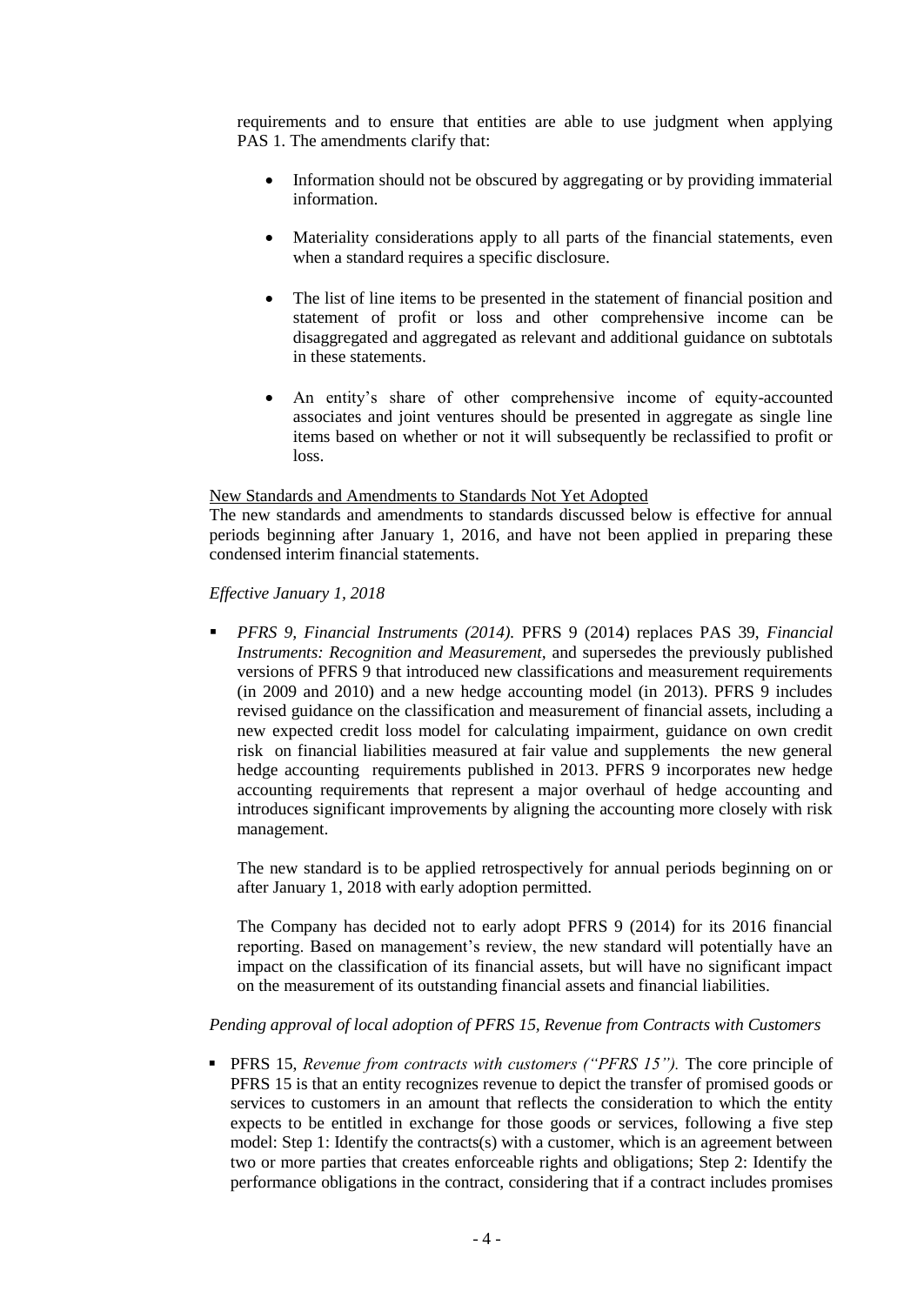to transfer distinct goods or services to a customer, the promises are performance obligations and are accounted for separately; Step 3: Determine the transaction price, which is the amount of consideration in a contract to which an entity expects to be entitled in exchange for transferring promised goods or services to a customer; Step 4: Allocate the transaction price to the performance obligations in the contract, on the basis of the relative stand-alone selling prices of each distinct good or service promised in the contract; and Step 5: Recognize revenue when (or as) the entity satisfies a performance obligation, by transferring a promised good or service to a customer (which is when the customer obtains control of that good or service). A performance obligation may be satisfied at a point in time (typically for promises to transfer goods to a customer) or over time (typically for promises to transfer services to a customer). PFRS 15 also includes disclosure requirements that would provide users of financial statements with comprehensive information about the nature, amount, timing and uncertainty of revenue and cash flows arising from the entity"s contracts with customers. PFRS 15 will supersede all existing guidance on revenue recognition. The FRSC has yet to issue or approve this new revenue standard for local adoption pending completion of a study by the Philippine Interpretations Committee on its impact on the real estate industry. If approved, PFRS 15 is effective for annual periods beginning on or after January 1, 2018 with early adoption permitted considering certain additional disclosure requirements.

The Company is currently evaluating the impact that PFRS 15 will have on the recognition of revenue from its contracts with customers. The Company does not expect a significant effect. Nonetheless, the Company is not considering an early application of PFRS 15.

#### *Effective January 1, 2019*

 PFRS 16, *Leases* ("PFRS 16"). PFRS 16 will supersede all current standards and interpretations related to lease accounting. PFRS 16, defines leases as any contract or part of a contract that conveys to the lessee the right to use an asset for a period of time in exchange for consideration and the lessee directs the use of the identified asset throughout that period. In summary, PFRS 16 introduces a single lessee accounting model, and requires a lessee to recognize, for all leases with a term of more than 12 months, unless the underlying asset is of low value, assets for the "right-of-use" the underlying asset against a corresponding financial liability, representing the net present value of estimated lease payments under the contract, with a single income statement model in which a lessee recognizes depreciation of the right-of-use asset and interest on the lease liability. A lessee shall present either in the balance sheet, or disclose in the notes, right-of-use assets separately from other assets, as well as, lease liabilities separately from other liabilities. PFRS 16 is effective for annual periods beginning on or after January 1, 2019. Earlier application is not permitted until the FRSC has adopted PFRS 15. The Company is evaluating the impact that PFRS 16 will have on the recognition of the lease contracts. It is considered that upon adoption of PFRS 16, most of its operating leases will be recognized on the statement of financial position increasing assets and liabilities, with no significant initial effect on the Company"s net assets. The Company is not considering the early adoption of PFRS 16 and plans to adopt this new standard on leases on the required effective date once adopted locally.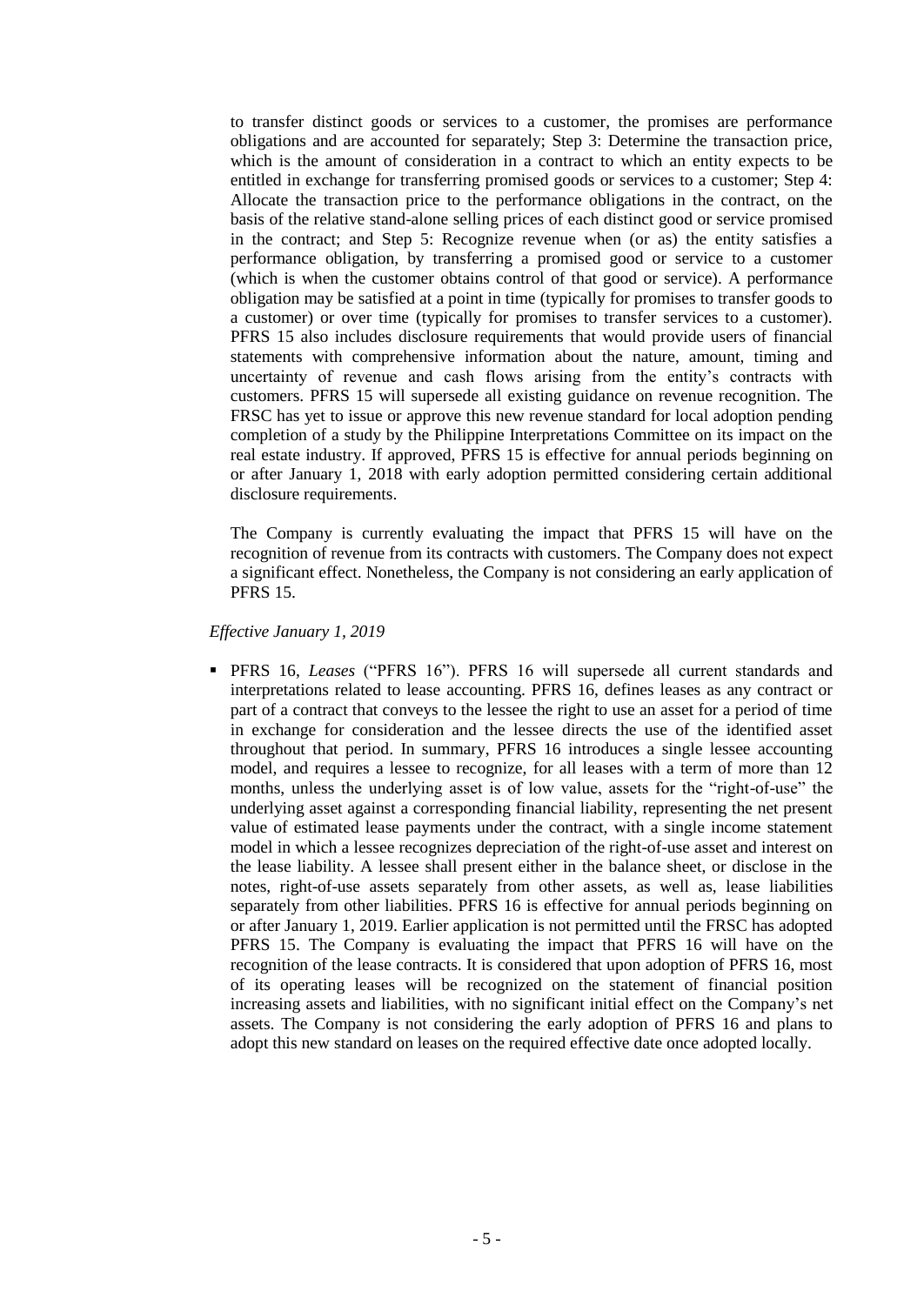## **4. Seasonality of Operations**

The Company"s cement sales are subject to seasonality. Sales are generally higher in the hot, dry months from March through May and lower during the wetter monsoon months of June through November. While these factors lead to a natural seasonality on the Company"s sales, unseasonable weather could also significantly affect sales and profitability compared to previous comparable periods. Low sales are likewise experienced around the Christmas/New Year holiday period in December through early January. Consequently, the Company's operating results may fluctuate. In addition, the Company's results may be affected by unforeseen circumstances, such as production interruptions. Due to these fluctuations, comparisons of sales and operating results between periods within a single year, or between different periods in different financial years, are not necessarily meaningful and should not be relied on as indicators of the Company"s performance.

## **5. Basic/Diluted Earnings Per Share**

Basic and diluted income per share is computed as follows:

|                                                 | <b>For the Nine Months Ended</b> |              |
|-------------------------------------------------|----------------------------------|--------------|
|                                                 |                                  | September 30 |
|                                                 |                                  | (Unaudited)  |
|                                                 | 2016                             | 2015         |
| Net profit $(a)$                                | P1,403,457                       | $P_{-}$      |
| Less: non-controlling interest net loss         | (19)                             |              |
| Controlling interest in net income              | P <sub>1</sub> ,403,476          | $P-$         |
| Weighted average number of shares outstanding - |                                  |              |
| Basic/Diluted (b)                               | 2,046,311,584                    | 94,000       |
| Basic/Diluted EPS $(a/b)$                       | P <sub>0.69</sub>                | $P-$         |

As at September 30, 2016, the Company has no dilutive equity instruments.

## **6. Cash and Cash Equivalents**

Consolidated cash and cash equivalents as at September 30, 2016 and December 31, 2015, consisted of:

|                        | 2016                    | 2015               |
|------------------------|-------------------------|--------------------|
|                        | (Unaudited)             | (Audited)          |
| Cash and bank accounts | P575,611                | P <sub>4.922</sub> |
| Short-term investments | 1,022,090               |                    |
|                        | P <sub>1</sub> ,597,701 | P4.922             |

Cash in banks earns interest at the prevailing bank deposit rates. Short-term investments are made for varying periods of up to three months, depending on the immediate cash requirements of the Company, and earn interest ranging from 0.63% to 0.70% in 2016. For the nine months ended September 30, 2016, interest income earned from cash and cash equivalents amounted to P13,910.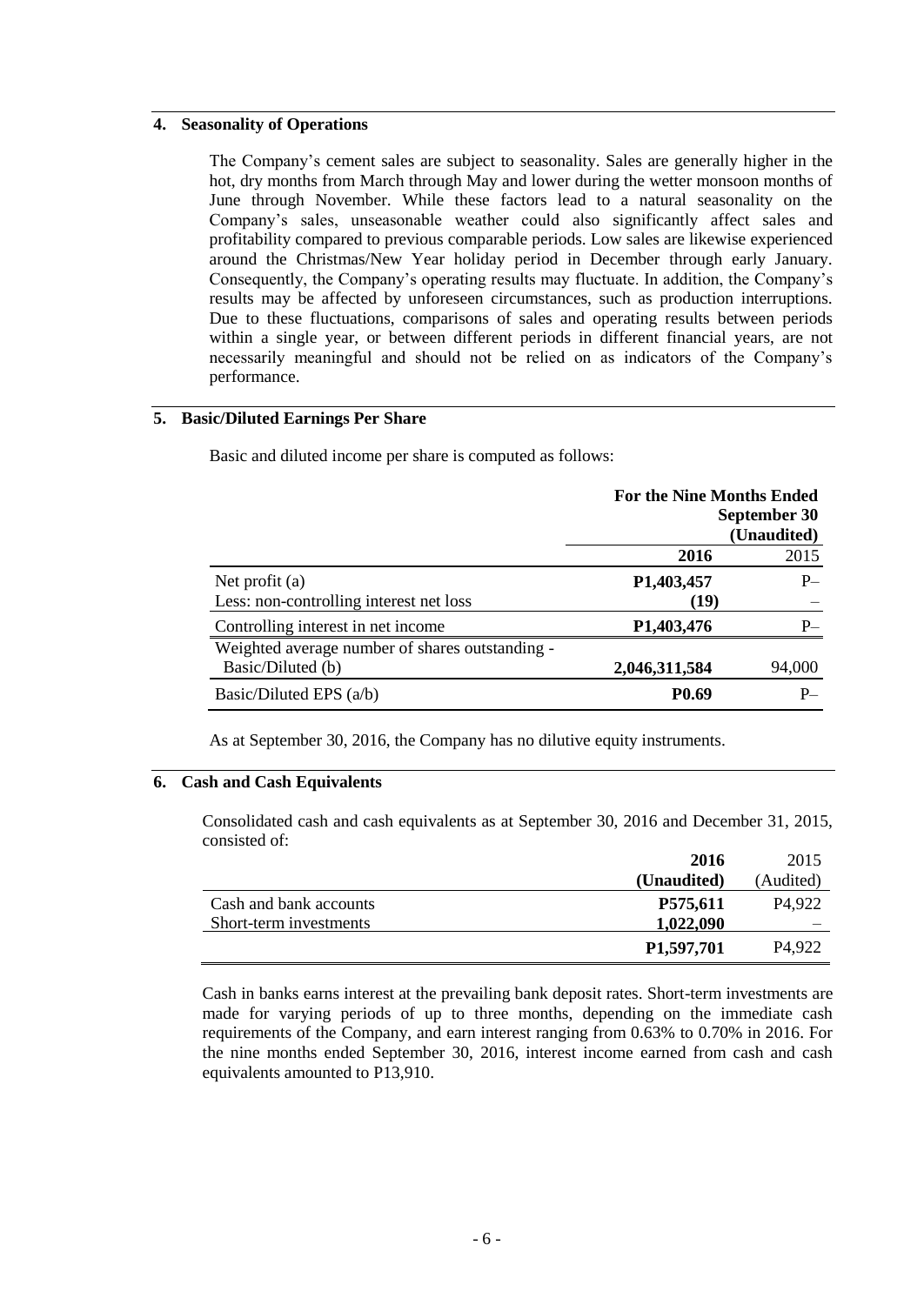As of September 30, 2016 and as of December 31, 2015, Short-term investments include deposits of the Company in related parties which are considered highly liquid investments readily convertible to cash, as follows:

|                                                      | 2016                    | 2015    |
|------------------------------------------------------|-------------------------|---------|
| Bank temporary placement $(0-3$ months) <sup>1</sup> | P895,000                | $P_{-}$ |
| Bank temporary placement (3-12 months)               | 44,550                  |         |
| New Sunward Holding B.V. <sup>2</sup>                | 82,540                  |         |
|                                                      | P <sub>1</sub> ,022,090 |         |

**<sup>1</sup>**This refers to the remaining balance of the IPO proceeds which will be used in accordance with the IPO Prospectus of the Parent Company.

<sup>2</sup>The investment are due on demand and bear interest at a rate equivalent to the higher of Western Asset Institutional Liquid Reserves Fund (WAILRF) rate minus 10 basis points or zero interest.

The Company's exposure to credit risk related to cash and cash equivalents is disclosed in Note 12 to the condensed consolidated interim financial statements.

## **7. Property, Machinery and Equipment**

As at September 30, 2016, the consolidated property, machinery and equipment consisted of:

|                                                   |                 | <b>Machinery</b> and    | <b>Construction in</b> |             |
|---------------------------------------------------|-----------------|-------------------------|------------------------|-------------|
|                                                   | <b>Building</b> | equipment               | progress               | Total       |
| <b>Gross carrying amount</b>                      |                 |                         |                        |             |
| Acquired from business combinations               | P3.848.465      | P <sub>11.600.051</sub> | P347.958               | P15,796,474 |
| <b>Additions</b>                                  | 2.694           | 146.118                 | 694.713                | 843,525     |
| Transfers/reclassifications                       | 56,527          | 169.204                 | (225, 731)             |             |
| September 30, 2016 (Unaudited)                    | 3,907,686       | 11,915,373              | 816,940                | 16,639,999  |
| Accumulated depreciation and<br>amortization      |                 |                         |                        |             |
| Depreciation and amortization                     | (121, 208)      | (816, 379)              |                        | (937, 587)  |
| September 30, 2016 (Unaudited)                    | (121, 208)      | (816,379)               |                        | (937, 587)  |
| Carrying Amount September 30,<br>2016 (Unaudited) | P3.786.478      | 11,098,994              | 816.940                | 15,702,412  |
|                                                   |                 |                         |                        |             |

## **8. Equity**

#### Common Stock

This account consists of:

|                                                                                                          | <b>September 30, 2016</b><br>(Unaudited)*<br>Par value per share P1.00 |            | December 31, 2015<br>(Audited)<br>Par value per share P100.00 |                      |
|----------------------------------------------------------------------------------------------------------|------------------------------------------------------------------------|------------|---------------------------------------------------------------|----------------------|
|                                                                                                          | <b>Shares</b>                                                          | Amount     | <b>Shares</b>                                                 | Amount               |
| Authorized                                                                                               | 5,195,395,454                                                          | P5,195,395 | 1.504.000                                                     | P <sub>150,400</sub> |
| Subscribed                                                                                               | 5,195,395,454                                                          | P5,195,395 | 376,000                                                       | P37.600              |
| Issued, fully paid and outstanding<br>balance at beginning of period<br>Stock split due to change on par | 94,000                                                                 | P9,400     |                                                               | $P-$                 |
| value                                                                                                    | 9,306,000                                                              |            |                                                               |                      |
| Issuance of common stock                                                                                 | 5,185,995,454                                                          | 5,185,995  | 94,000                                                        | 9,400                |
| Issued, fully paid and outstanding<br>balance at beginning/end of                                        |                                                                        |            |                                                               |                      |
| period                                                                                                   | 5,195,395,454                                                          | P5,195,395 | 94,000                                                        | P <sub>9.400</sub>   |

\**Refer to Note 1*

The Parent Company's application for the increase in authorized capital stock was approved by the SEC on May 20, 2016. As a result, the Parent Company"s outstanding shares were split from 376,000 shares at P100 par value per share to 37,600,000 at P1 par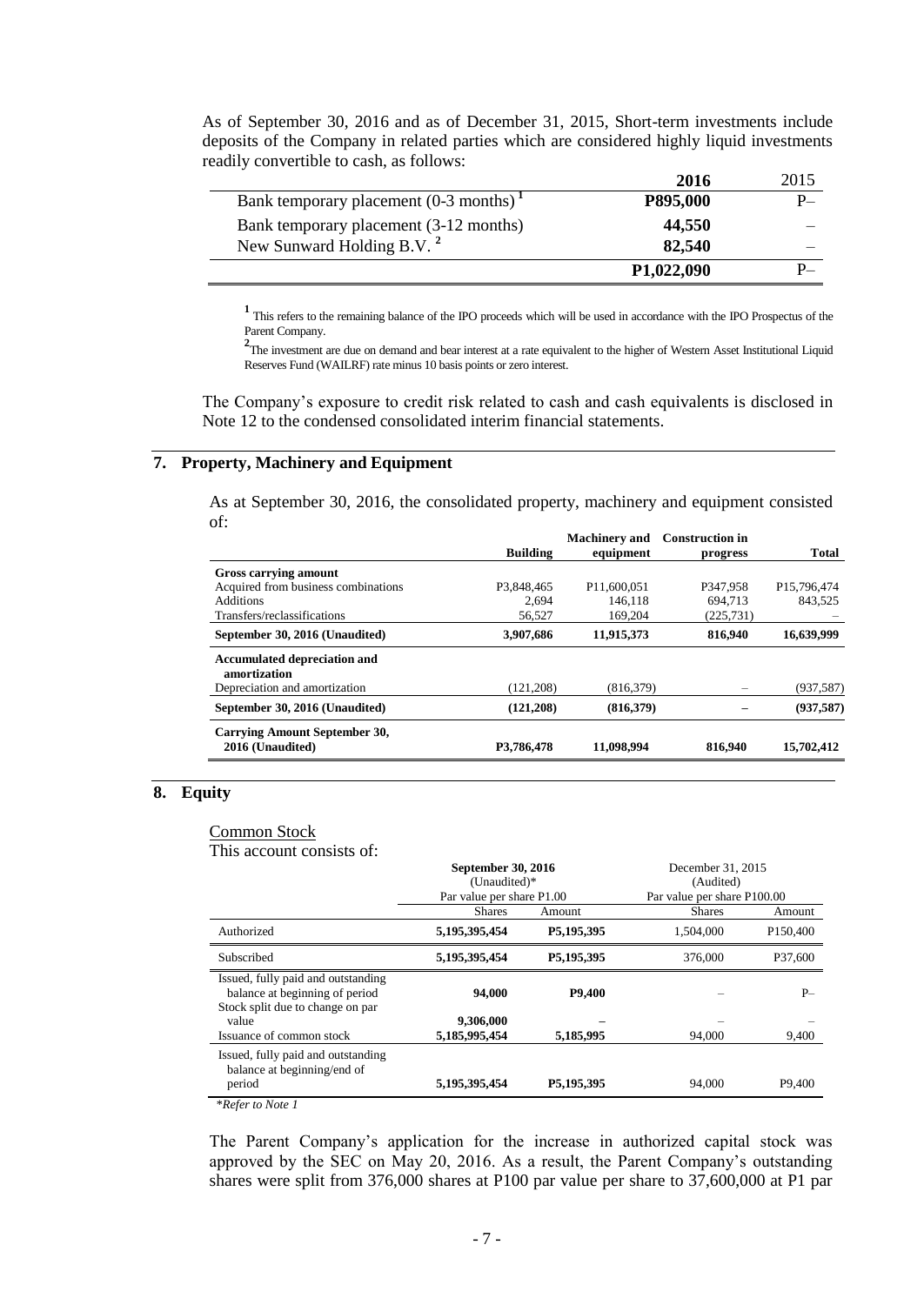value per share. On May 20, 2016, the Parent Company also issued additional 2,819,867,500 shares for the subscription deposit received from CASEC in February 2016. During the IPO, the Parent Company issued additional 2,337,927,954 common shares at the offer price of P10.75.

#### Capital Management

The Company"s objectives when managing capital are to increase the value of shareholders" investment and to achieve high growth and asset reliability by, among others, applying free cash flow to selective investments. The Company sets strategies with the objective of establishing a versatile and resourceful financial management and capital structure. The Board has overall responsibility for the monitoring of capital in proportion to risk. Profiles for capital ratios are set in the light of changes in the Company"s external environment and the risks underlying the Company"s business operations and industry. The Company's capital is defined as "Total Stockholders' Equity" as shown in the statements of financial position.

The Company is not subject to externally imposed capital requirements. The Company"s net debt to equity ratio at the reporting dates is as follows:

| September 30        | December 31         |
|---------------------|---------------------|
| 2016                | 2015                |
| P22,250,071         | P <sub>190</sub>    |
| (1,597,701)         | (4, 922)            |
| P20,652,370         | (P4, 732)           |
| P28,756,547         | P <sub>4</sub> ,732 |
| P <sub>0.72:1</sub> | P1:1                |
|                     |                     |

#### **9. Related Party Transactions**

Related party relationship exists when the other party (i) has control or joint control of the reporting entity; (ii) has significant influence over the reporting entity; or (iii) is a member of the key management personnel of the reporting entity or of a parent of the reporting entity. A related party relationship is deemed to exist when one party has the ability to control, directly or indirectly, through one or more intermediaries, the other party or exercise significant influence over the other party in making the financial and/or operating decisions. Another criteria recognizes a related party relationship if any of the following conditions applies to an entity: (i) the entity and the reporting entity are members of the same group (which means that each parent, subsidiary and fellow subsidiary is related to the others, (ii) one entity is an associate or joint venture of the other entity (or an associate or joint venture of a member of a group of which the other entity is a member), (iii) both entities are joint ventures of the same third party, (iv) one entity is a joint venture of a third entity and the other entity is an associate of the third entity, or (v) the entity is a postemployment benefit plan for the benefit of employees of either the reporting entity or an entity related to the reporting entity (If the reporting entity is itself such a plan, the sponsoring employers are also related to the reporting entity).

Related party transactions are shown under the appropriate accounts in the condensed consolidated interim financial statements as at and for the period ended September 30, 2016 and December 31, 2015.

|                       | 2016        | 2015      |
|-----------------------|-------------|-----------|
| Receivables – current | (Unaudited) | (Audited) |
|                       | P 71.347    |           |
|                       | 10.069      |           |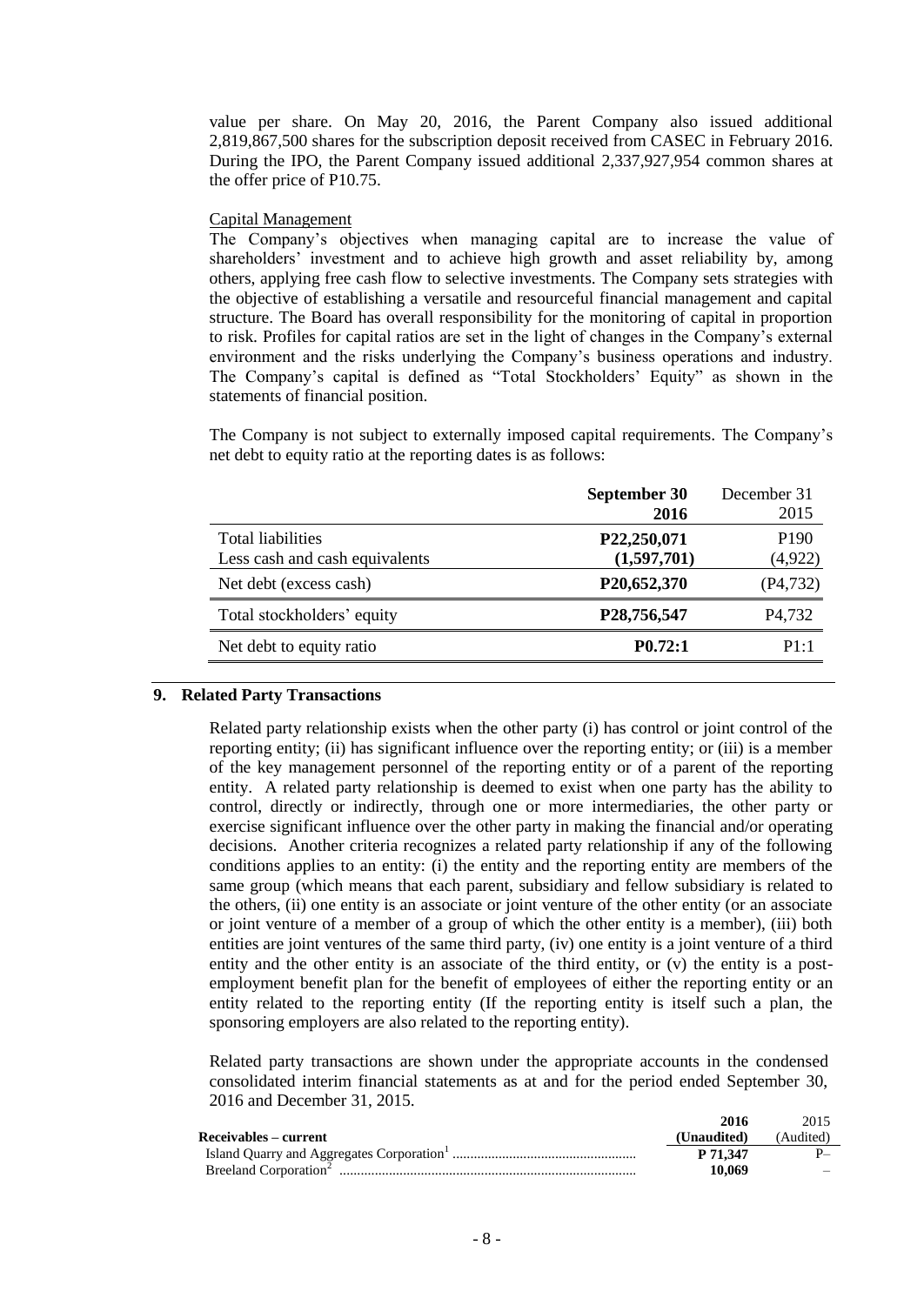| 10.687                |  |
|-----------------------|--|
| 8.797                 |  |
| 7.011                 |  |
| 3.729                 |  |
| 2.406                 |  |
| P <sub>114</sub> ,046 |  |

|                         | 2016                    | 2015             |
|-------------------------|-------------------------|------------------|
| Payables – current      | (Unaudited)             | (Audited)        |
|                         | P573.836                | $P-$             |
|                         | 489,910                 |                  |
|                         | 79,833                  |                  |
|                         | 71,270                  |                  |
|                         | 36,879                  |                  |
|                         | 14.106                  |                  |
|                         | 12.188                  |                  |
| Others $^{13}$          | 2.793                   | 190              |
|                         | P <sub>1.280</sub> .815 | P <sub>190</sub> |
| Payable - non current   |                         |                  |
|                         | 14,517,742              |                  |
| CEMEX Asia B.V. $^{15}$ | 1,017,614               |                  |
|                         | P15,535,356             | $P-$             |

<sup>1</sup> The balance, which is unsecured with no impairment and due on demand includes a) royalty fees related to raw material of P61,007; b) receivables arising from the sale of goods with a 30-day term and without interest amounting to P8,950; c) receivables arising from advances to P854; and d) others amounting to P536;

<sup>2</sup> The balance refers to receivables arising from advances, which is due on demand and without interest. The balance is unsecured with no impairment;

<sup>3</sup>The balance is generated from a credit memo for royalties/license fees of the Company;

<sup>4</sup>The balance, which is due on demand and without interest, is generated from a) a sale of land in 2015 amounting to P8,493, and b) advances of P304. The balance is unsecured with no impairment;

<sup>5</sup> The balance pertains to diesel hedge;

<sup>6</sup> The balance pertains to fringe benefit taxes on restricted stocks charged to Cemex Central S.A. de CV;

<sup>7</sup>The balance pertains to receivables arising from advances.

<sup>8</sup>The balance is generated for the purchase of equipment for the expansion of Solid plant.

<sup>9</sup> The balance is generated from purchase of coal with a term of 30 days, no interest and unsecured;

<sup>10</sup>The balance is generated from corporate services and administrative services received by the Company which has a term of 30 days, noninterestbearing and unsecured;

<sup>11</sup> The balance includes a) royalty fees related to raw materials amounting to P54,966; b) unsecured payable arising from purchase of raw materials with a 30-day term and no interest amounting to P8,372; c) unsecured payable arising from land rental with a 30-day term and no interest

amounting to P7,821; and d) other non trade payable amounting to P111;<br><sup>12</sup> The balance includes a) purchase of raw materials with a 30-day term amounting to P23,054; b) land rental with a 30-day term amounting to P13,825. These transactions are unsecured and without interest;

 $13$ The balance includes a) purchase of raw materials with a 30-day term amounting to P3,676; and b) others amounting to (P883);

<sup>14</sup>The balance pertains to interest-bearing long term loan payable. The loan bears interest of 7.535% per annum and payable in four annual installments starting March 2020 until March 2023;

**Amount**

<sup>15</sup>The balance is generated from the Company's loan from CEMEX Hungary KFT which was assigned by the latter to CEMEX Asia B.V. at the same terms. The loan bears interest at an annual rate equal to 6 Month Libor plus 450 basis points ("Interest").

The main transactions entered by the Company with related parties for the nine months ended September 30, 2016 are shown below:

|                                                |   | ашчин     |
|------------------------------------------------|---|-----------|
| <b>Purchases of raw materials</b>              |   |           |
|                                                |   | 1,367,443 |
|                                                |   | 208,237   |
|                                                |   | 77,908    |
|                                                | P | 1,653,588 |
| <b>Land Rental</b>                             |   |           |
|                                                |   | 43,657    |
|                                                |   | 24,697    |
|                                                | P | 68,354    |
| Corporate services and administrative services |   |           |
|                                                |   | 323,262   |
|                                                |   | 66,032    |
|                                                | P | 389,294   |
| Sales of goods                                 |   |           |
|                                                |   | 80,707    |
|                                                |   | 4,411     |
|                                                | P | 85.118    |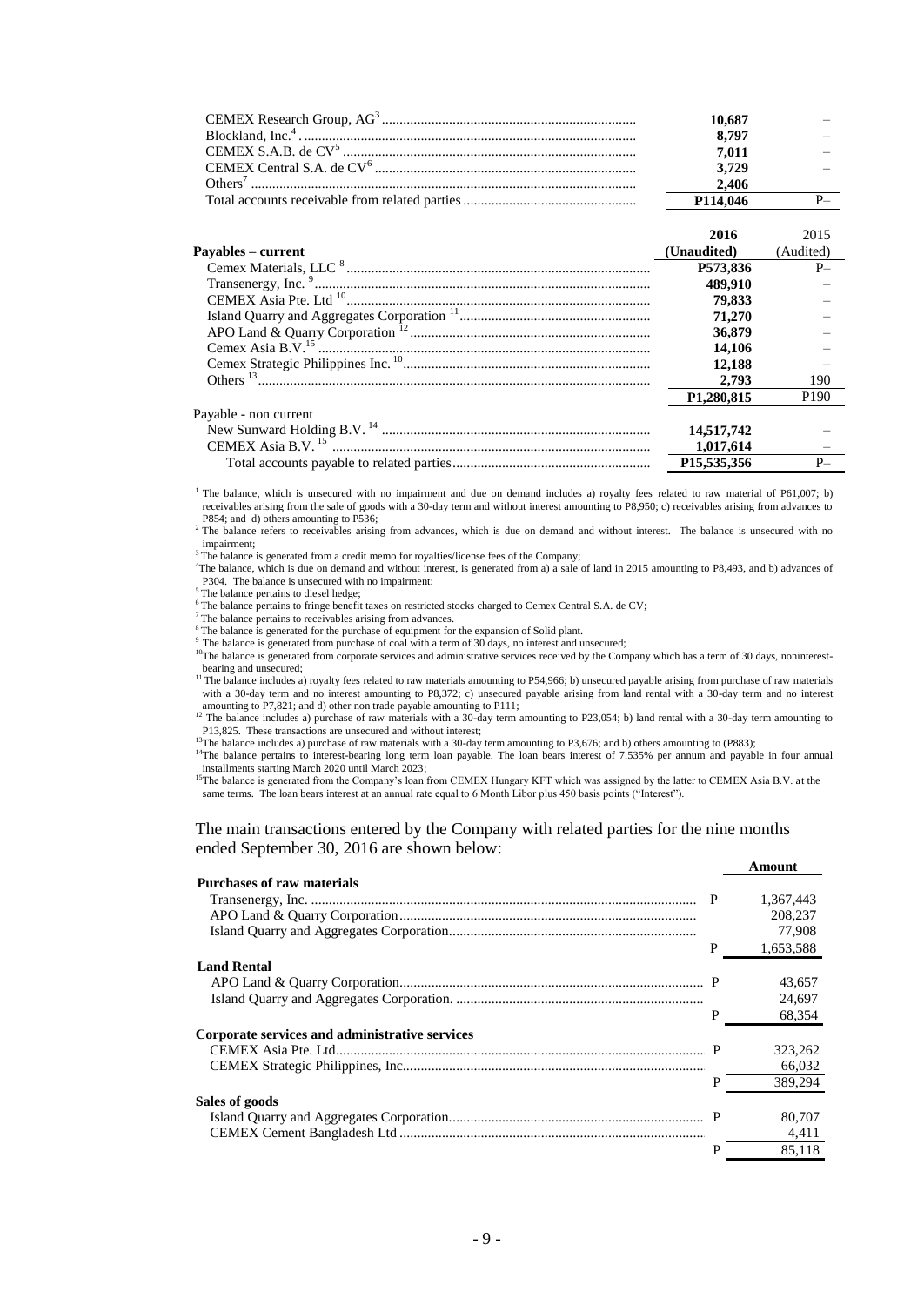| <b>Interest income</b>          |         |
|---------------------------------|---------|
|                                 | 435     |
|                                 |         |
| Interest expense                |         |
|                                 | 817.497 |
| CEMEX Asia B.V.                 | 47,387  |
|                                 | 864,884 |
| <b>Royalties and trademarks</b> |         |
|                                 | 765,797 |

### **Transactions and balances between consolidated entities eliminated during consolidation**

The following are the transactions and balances among related parties which are eliminated in the condensed consolidated interim financial statements:

| <b>Accounts Receivable</b>                                                |                                                     |                    |                          |
|---------------------------------------------------------------------------|-----------------------------------------------------|--------------------|--------------------------|
| Amounts owed to:                                                          | Amounts owed by:                                    | 2016               | 2015                     |
| Solid Cement Corporation                                                  | Ecocrete, Inc.                                      | P58,023            | $P-$                     |
| Solid Cement Corporation                                                  | Ecocast Builders, Inc.                              | 45,524             |                          |
| Solid Cement Corporation                                                  | Apo Cement Corporation                              | 30,245             |                          |
| Solid Cement Corporation                                                  | Sandstone Strategic Holdings Inc.                   | 1,070              |                          |
|                                                                           |                                                     |                    |                          |
| Apo Cement Corporation                                                    | Solid Cement Corporation                            | 129,145            | $\overline{\phantom{0}}$ |
| Apo Cement Corporation                                                    | <b>Edgewater Ventures Corporation</b>               | 35,540             |                          |
| Apo Cement Corporation                                                    | Cemex Holdings Philippines, Inc.                    | 1,000              |                          |
| Bedrock Holdings, Inc.                                                    | Sandstone Strategic Holdings Inc.                   | 110,617            |                          |
| Ecopavements, Inc.                                                        | Ecocast Builders, Inc.                              | 20,019             |                          |
| Triple Dime Holdings Inc.                                                 | Apo Cement Corporation                              | 1,000              |                          |
| Sandstone Strategic Holdings Inc.                                         | Cemex Holdings Philippines, Inc.                    | 1,000              |                          |
| Falcon Re. Ltd                                                            | Cemex Holdings Philippines, Inc.                    | 1,170,121          |                          |
| CEMEX Asia Research AG                                                    | Cemex Holdings Philippines, Inc.                    | 1,290,402          |                          |
| Ecocast Builders, Inc.                                                    | Solid Cement Corporation                            | 12,468             |                          |
| Ecocast Builders, Inc.                                                    | Ecocrete, Inc.                                      | 446                |                          |
| Ecocast Builders, Inc.                                                    | Ecopavements, Inc.                                  | 218                |                          |
|                                                                           |                                                     |                    |                          |
| <b>Accounts Payable</b>                                                   |                                                     |                    |                          |
|                                                                           |                                                     |                    |                          |
| Amounts owed by:                                                          | Amounts owed to:                                    | 2016               | 2015                     |
| Ecocrete, Inc.                                                            | Solid Cement Corporation                            | P58,023            | $P-$                     |
| Ecocast Builders, Inc.                                                    | Solid Cement Corporation                            | 45,524             |                          |
| <b>APO Cement Corporation</b>                                             | Solid Cement Corporation                            | 30,245             | $\qquad \qquad -$        |
| Sandstone Strategic Holdings Inc.                                         | Solid Cement Corporation                            | 1,070              |                          |
| Ecocast Builders, Inc.                                                    | Ecopavements, Inc.                                  | 20,019             |                          |
|                                                                           |                                                     |                    |                          |
| Solid Cement Corporation                                                  | Apo Cement Corporation                              | 129,145<br>35,540  |                          |
| <b>Edgewater Ventures Corporation</b><br>CEMEX Holdings Philippines, Inc. | Apo Cement Corporation<br>Apo Cement Corporation    | 1,000              |                          |
| Sandstone Strategic Holdings Inc.                                         | Bedrock Holdings Inc.                               | 110,617            |                          |
|                                                                           |                                                     |                    |                          |
| Solid Cement Corporation                                                  | Ecocast Builders, Inc.<br>Ecocast Builders, Inc.    | 12,468             |                          |
| Ecopavements, Inc.<br>Ecocrete, Inc.                                      | Ecocast Builders, Inc.                              | 218<br>446         |                          |
| APO Cement Corporation                                                    | Triple Dime Holdings Inc.                           | 1,000              |                          |
|                                                                           |                                                     |                    |                          |
| Cemex Holdings Philippines, Inc.                                          | CEMEX Asia Research AG                              | 1,290,402          |                          |
| Cemex Holdings Philippines, Inc<br>Cemex Holdings Philippines, Inc.       | Falcon Re. Ltd<br>Sandstone Strategic Holdings Inc. | 1,170,121<br>1,000 | -                        |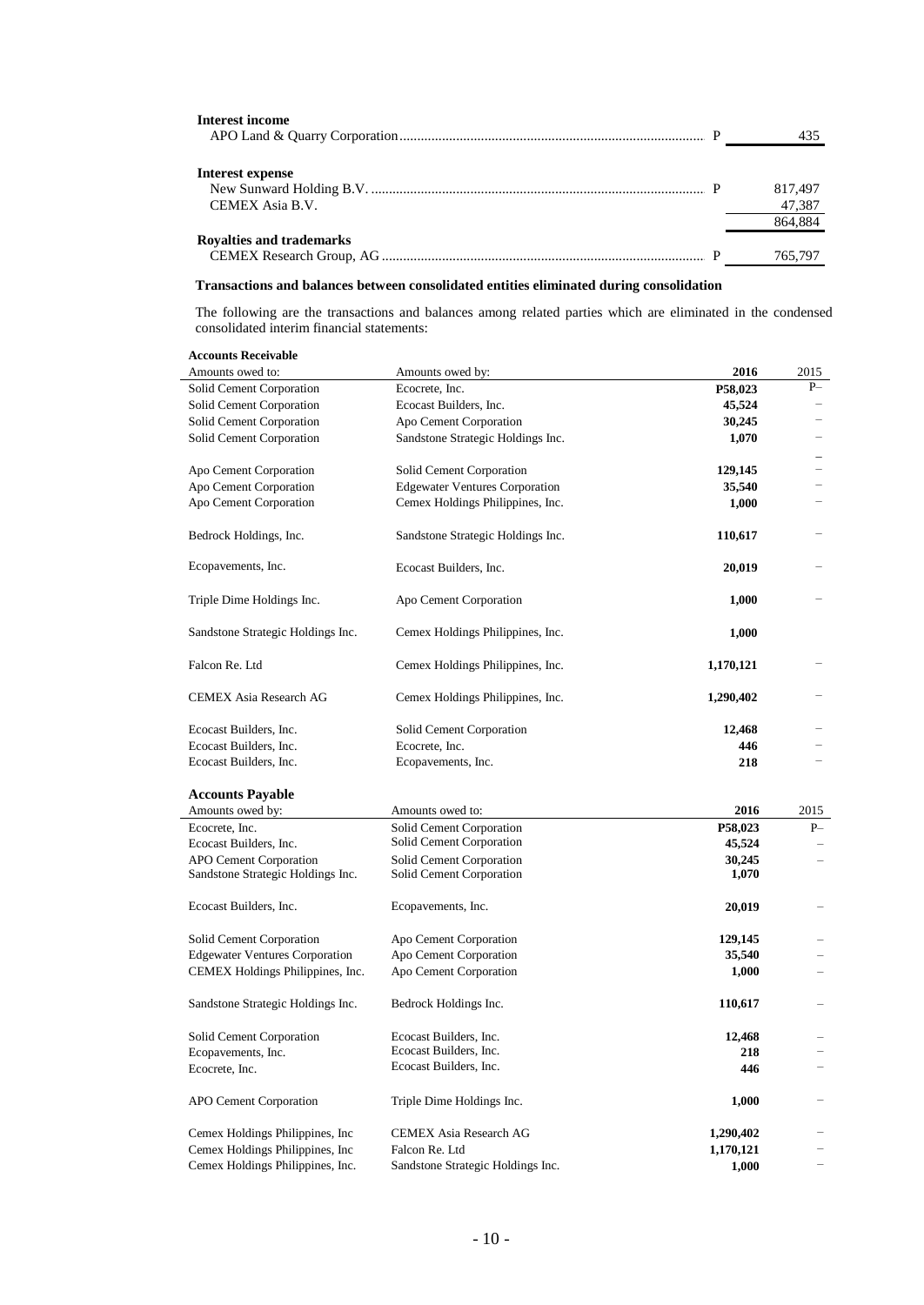| <b>Sales</b>                              | <b>Purchases</b>                  | 2016      |
|-------------------------------------------|-----------------------------------|-----------|
| Apo Cement Corporation                    | Solid Cement Corporation          | P595,216  |
| Solid Cement Corporation                  | <b>APO Cement Corporation</b>     | 98,223    |
| Ecocrete, Inc.                            | Solid Cement Corporation          | 26,816    |
| Solid Cement Corporation                  | Ecocast Builders, Inc.            | 19,269    |
| Ecocast Builders, Inc.                    | Solid Cement Corporation          | 9,829     |
| Solid Cement Corporation                  | Ecopavements, Inc.                | 4,999     |
|                                           |                                   |           |
| <b>Financial Income</b>                   | <b>Financial Expense</b>          | 2016      |
| Solid Cement Corporation                  | Ecocrete, Inc.                    | P1.371    |
| <b>CEMEX Asia Research AG</b>             | Cemex Holdings Philippines, Inc.  | 1,927     |
| Falcon Re. Ltd                            | Cemex Holdings Philippines, Inc.  | 69        |
| Solid Cement Corporation                  | Bedrock Holdings Inc.             | 28        |
| Ecopavements, Inc.                        | Ecocast Builders Inc.             | 19        |
|                                           | <b>General and Administrative</b> |           |
| <b>Royalties and Technical Assistance</b> | <b>Expenses</b>                   | 2016      |
| <b>CEMEX Asia Research AG</b>             | Solid Cement Corporation          | P835,072  |
| <b>CEMEX Asia Research AG</b>             | Apo Cement Corporation            | 1,545,793 |

#### **10. Unearned Revenue**

This account consists of

|                           | 2016        | 2015      |
|---------------------------|-------------|-----------|
|                           | (Unaudited) | (Audited) |
| Unearned premium reserves | P782,079    | P.,       |
| <b>Others</b>             | 31,962      |           |
|                           | P814,041    |           |

Unearned premium reserves pertained to insurance premiums which were attributable to subsequent periods or to risks that have not yet lapsed. The unearned premium reserves will be recognized as revenue over the insured period.

Others include accruals for rewards from customer incentive program.

## **11. Segment Information**

The Company"s main activity is oriented to the construction industry through the production, distribution, marketing and sale of cement, ready-mix concrete and other construction materials. For the nine months ended September 30, 2016 the cement sector represented: (i) before elimination resulting from consolidation, approximately 86% and 78% of total net revenues and net profit, respectively, and (ii) after elimination resulting from consolidation, approximately 97% and 87% of total net revenues and net profit, respectively. For details regarding eliminations, please refer to Note 9.

The main indicator used by the Company"s management to evaluate performance is "Operating EBITDA", representing operating earnings before other expenses, net, plus depreciation and amortization, considering that such amount represents a relevant measure for the Company"s management as an indicator of the ability to internally fund capital expenditures, as well as a widely accepted financial indicator to measure the Company"s ability to service or incur debt. Operating EBITDA should not be considered as an indicator of the Company"s financial performance, as an alternative to cash flow, as a measure of liquidity, or as being comparable to other similarly titled measures of other companies.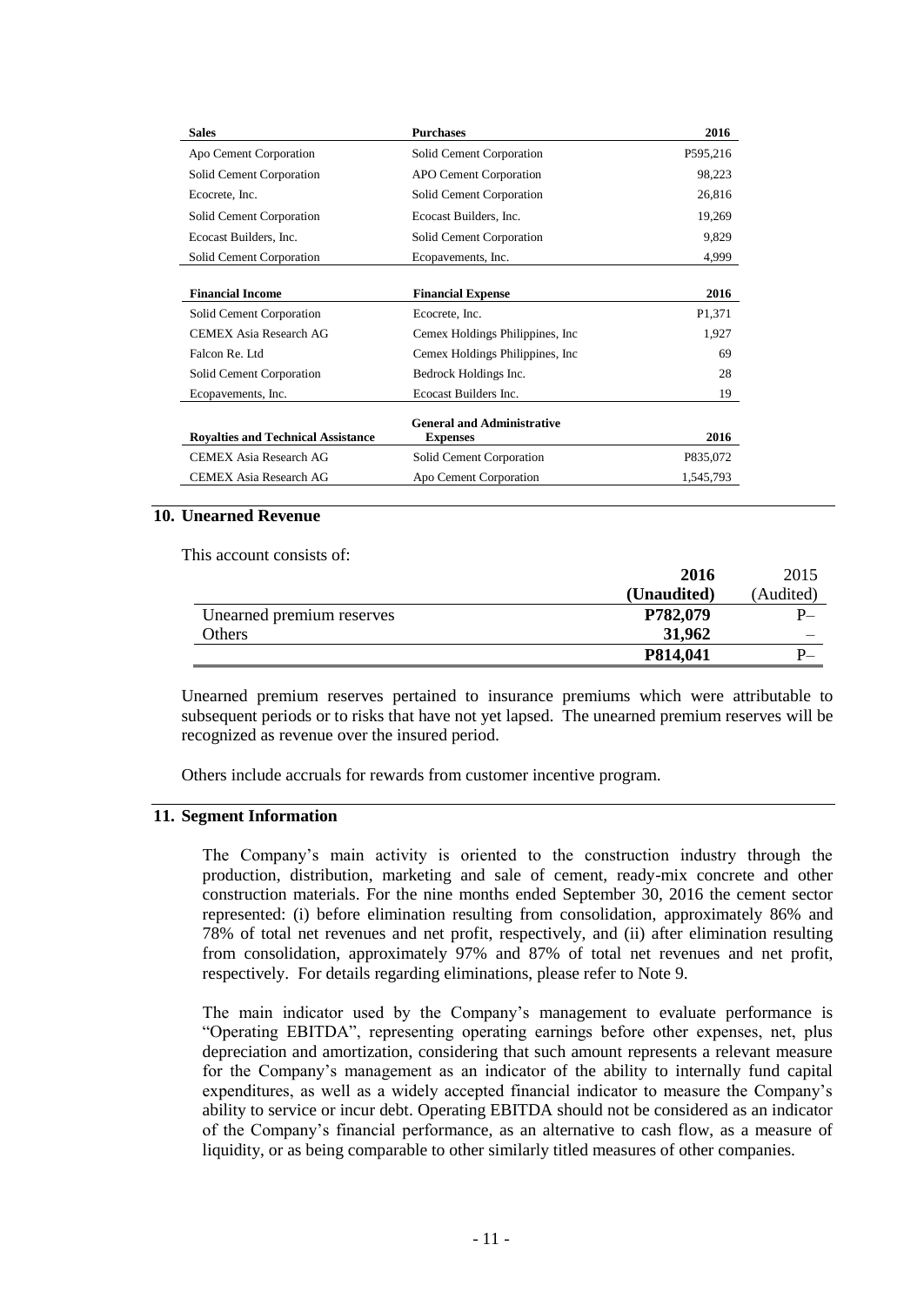## *Major Customer*

The Company does not have any single customer from which sales revenue generated amounted to 10% or more of the net sales.

#### **12. Financial Instruments and Financial Risk Management**

This note presents information on the exposure of the Company for credit risk, foreign currency risk and liquidity risk; goals, policies and procedures of the Company to measure and manage risk and the administration of the Company"s resources.

#### *Risk management framework*

The Company"s management has overall responsibility for the development, implementation and monitoring of the conceptual framework and policies for an effective risk management.

The Company"s risk management policies are intended to: a) identify and analyze the risks faced by the Company; b) implement appropriate risk limits and controls; and c) monitor the risks and the compliance with the limits. Policies and risk management systems are regularly reviewed to reflect changes in market conditions and in the Company"s activities. By means of its policies and procedures for risk management, the Company aims to develop a disciplined and constructive control environment where all employees understand their roles and obligations.

#### *Credit risk*

Credit risk is the risk of financial loss faced by the Company if a customer or counterpart of a financial instrument does not meet its contractual obligations and originates mainly from trade accounts receivable. As of September 30, 2016, the maximum exposure to credit risk is represented by the balance of financial assets. Management has developed policies for the authorization of credit to customers. The exposure to credit risk is monitored constantly according to the behavior of payment of the debtors. Credit is assigned on a customer-bycustomer basis and is subject to assessments which consider the customers" payment capacity, as well as past behavior regarding due dates, balances past due and delinquent accounts. In cases deemed necessary, the Company"s management requires guarantees from its customers and financial counterparties with regard to financial assets.

The Company"s management has established a policy of low risk which analyzes the creditworthiness of each new client individually before offering the general conditions of payment terms and delivery, the review includes external ratings, when references are available, and in some cases bank references. Threshold of credit limits are established for each client, which represent the maximum credit amount that requires different levels of approval. Customers who do not meet the levels of solvency requirements imposed by the Company can only carry out transactions with the Company by paying cash in advance.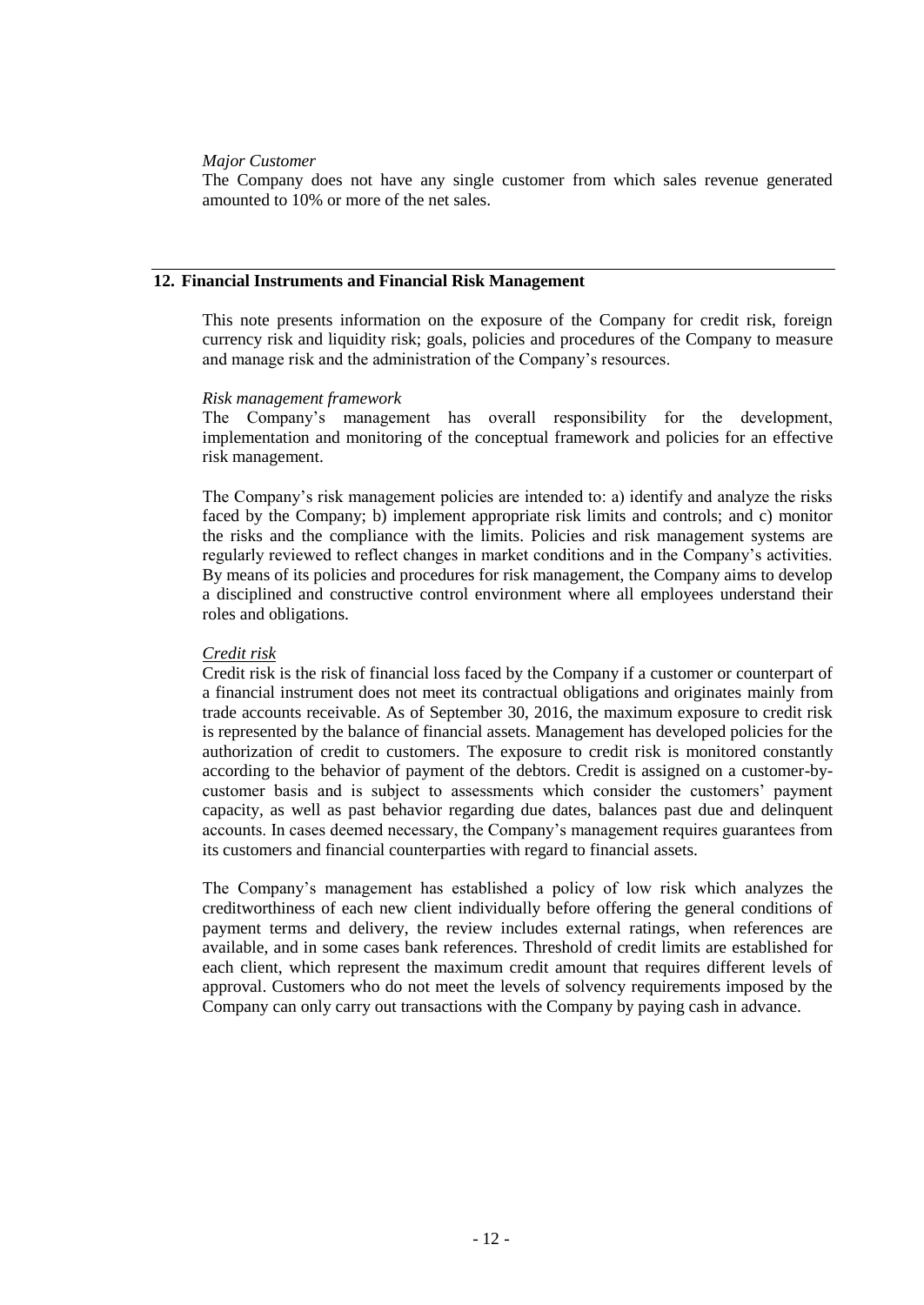The carrying amount of financial assets represented the maximum credit exposure. The maximum exposure to credit risk as at September 30, 2016 and December 31, 2015 is as follows:

|                                                    | 2016        | 2015                |
|----------------------------------------------------|-------------|---------------------|
|                                                    | (Unaudited) | (Audited)           |
| Cash and cash equivalents (excluding cash on hand) | P1,597,569  | P <sub>4</sub> ,922 |
| Trade receivables - net                            | 1,029,637   |                     |
| Receivables from related parties                   | 114,046     |                     |
| Other current accounts receivables                 | 127,570     |                     |
| Long-term deposits (under other assets non-current |             |                     |
| accounts receivables)                              | 318,653     |                     |
|                                                    | P3,187,475  | P <sub>4.922</sub>  |

As at September 30, 2016, the aging analyses per class of financial assets were as follows:

|                                                           | <b>Neither</b>              | Past due but not impaired |                  |                         |                 |              |
|-----------------------------------------------------------|-----------------------------|---------------------------|------------------|-------------------------|-----------------|--------------|
|                                                           | past due<br>nor<br>impaired | 1 to 30<br>days           | 31 to 60<br>days | More<br>than 60<br>days | <b>Impaired</b> | <b>Total</b> |
| Cash and cash equivalents<br>(excluding cash on hand)     | P1,597,569                  | $P-$                      | $P-$             | $P-$                    | $P-$            | P1,597,569   |
| Trade receivables<br>Receivables from related             | 811,988                     | 71,918                    | 31,780           | 113,951                 | 6,778           | 1,036,415    |
| parties                                                   | 114,046                     |                           |                  |                         |                 | 114,046      |
| Other current accounts<br>receivables                     | 127,570                     |                           |                  |                         |                 | 127,570      |
| Long-term deposits (under<br>other assets and non-current |                             |                           |                  |                         |                 |              |
| accounts receivables)                                     | 318,653                     |                           |                  |                         |                 | 318,653      |
|                                                           | 2,969,826                   | 71,918                    | 31,780           | 113,951                 | 6,778           | 3,194,253    |
| Allowance for impairment<br>losses                        |                             |                           |                  |                         | (6,778)         | (6,778)      |
|                                                           | P <sub>2</sub> ,969,826     | P71,918                   | P31.780          | P113,951                | $P-$            | P3,187,475   |

As of September 30, 2016, the amount of allowance for impairment losses of the Company"s subsidiaries amounted to P6,778 considering the Company"s best estimates of potential losses based on an analysis of aging and considering management's recovery efforts.

Cash in banks, cash equivalents and long-term deposits are of high grade quality. Trade and other accounts receivable that are neither past due nor impaired is of high grade quality. High grade quality financial assets are those assessed as having minimal credit risk, otherwise they are of standard quality. Standard grade quality financial assets are those assessed as having minimal to regular instances of payment default due to ordinary/common collection issues. These accounts are typically not impaired as the counterparties generally respond to credit actions and update their payments accordingly.

The credit qualities of financial assets that were neither past due nor impaired are determined as follows:

- Cash in banks, cash equivalents and long-term deposits are based on the credit standing or rating of the counterparty.
- Total receivables, amounts due from related parties and long-term loan receivable are based on a combination of credit standing or rating of the counterparty, historical experience and specific and collective credit risk assessment.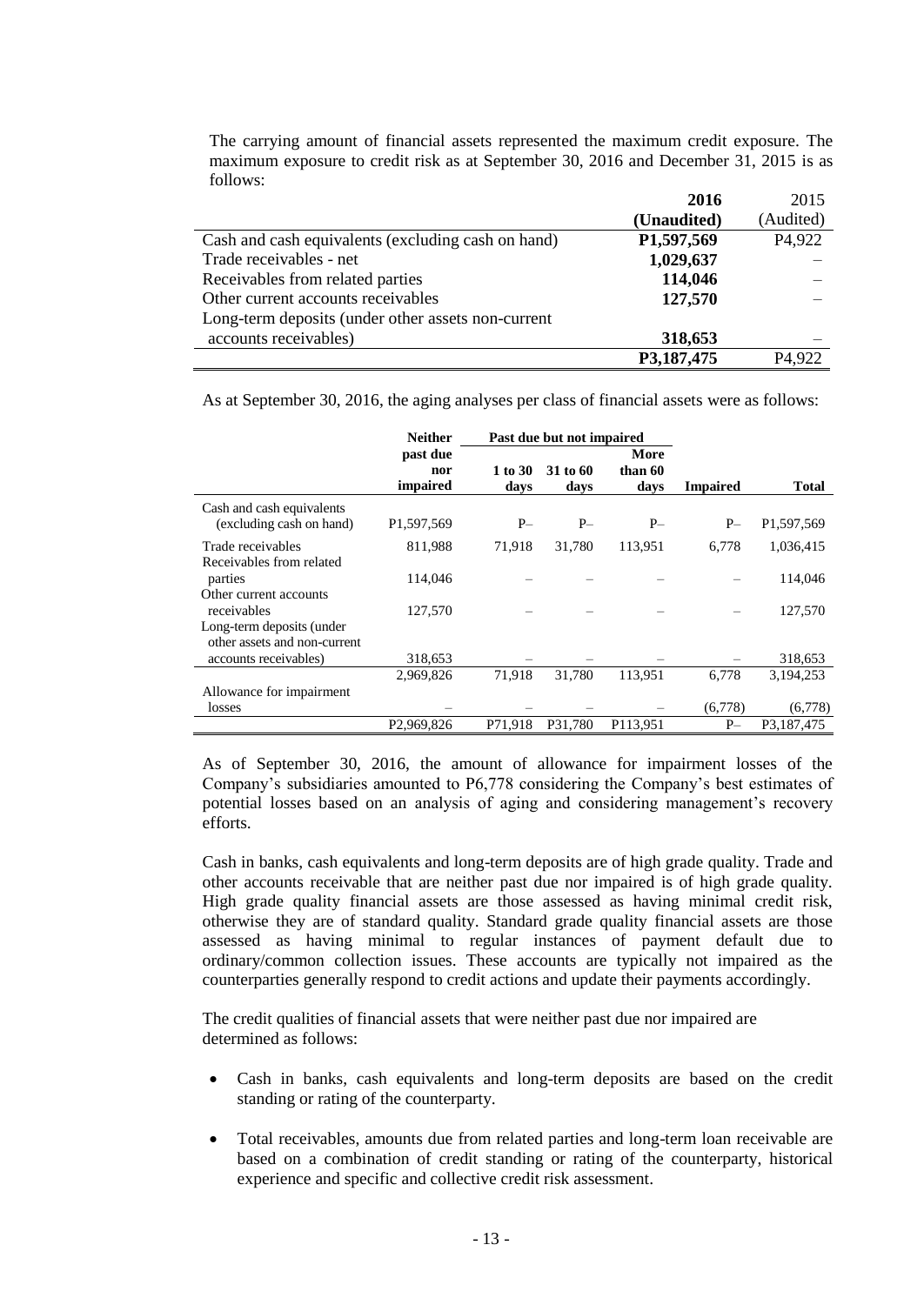## *Foreign currency risk*

Foreign currency risk is the risk that the fair value of the future cash flows of a financial instrument will fluctuate in relation to changes in exchange rates. The Company"s exposure to the risk of changes in foreign exchange rates relates mainly to its operational activities. For the nine months ended September 30, 2016, approximately less than 2% of the Company"s net sales were generated in dollars.

The Company had an exposure arising from the foreign currency denominated financial obligations as compared to the currency in which the majority of the Company"s revenues are generated. The Company"s only revenues denominated in dollars to cover such dollardenominated obligations are those generated by exports and reinsurance premiums. As at September 30, 2016, the Company did not have any derivative hedge for foreign currency denominated financial obligation to address this foreign currency risk.

Foreign exchange fluctuations occur when any member of the Company incur monetary assets and liabilities in a currency different from its functional currency. These translation gains and losses are recognized in the consolidated interim income statement.

As at September 30, 2016 and December 31, 2015, a summary of the Company"s exposure to foreign currency risk was as follows:

| (Amounts in thousands of U.S. dollars)          | 2016          | 2015 |
|-------------------------------------------------|---------------|------|
| Cash and cash equivalents                       | \$1,702       | $S-$ |
| Receivable from related parties                 | 442           |      |
| Trade payables                                  | (19,579)      |      |
| Payable to related parties                      | (344, 186)    |      |
| Net liabilities denominated in foreign currency | $(\$361,622)$ |      |

#### *Sensitivity Analysis*

As at September 30, 2016, a hypothetical 1% appreciation of the Philippine Peso against the U.S. Dollar, with all other variables held constant, the Company"s net income for nine months ended September 30, 2016 would have increased by approximately P122,771 net of tax, due to lower foreign exchange losses on the Company"s dollar-denominated net monetary assets held by consolidated entities with other functional currencies. Conversely, a hypothetical 1% depreciation of the dollar against the Philippine peso would have the opposite effect.

## *Interest rate risk*

Interest rate risk is the risk that changes in interest rates will affect the Company"s income or the value of its holdings of financial instruments. As of September 30, 2016, the Company is exposed to interest rate risk primarily on its investment in New Sunward Holding B.V, with a rate equivalent to the higher of WAILRF rate minus 10 basis points or zero interest and its long-term liability to CEMEX Asia BV, with variable interest rates equivalent to 6-month LIBOR plus 450 basis points. The Company"s exposure to interest rate fluctuations is not significant.

## *Liquidity risk*

Liquidity risk is the risk that the Company will not have sufficient funds available to meet its obligations. The Company has fulfilled its operational liquidity needs primarily through its own operations and expects to continue to do so for both the short and long-term. Although cash flow from the Company"s operations has historically covered its overall liquidity needs for operations, servicing debt and funding capital expenditures and acquisitions, the consolidated entities are exposed to risks from changes in foreign currency